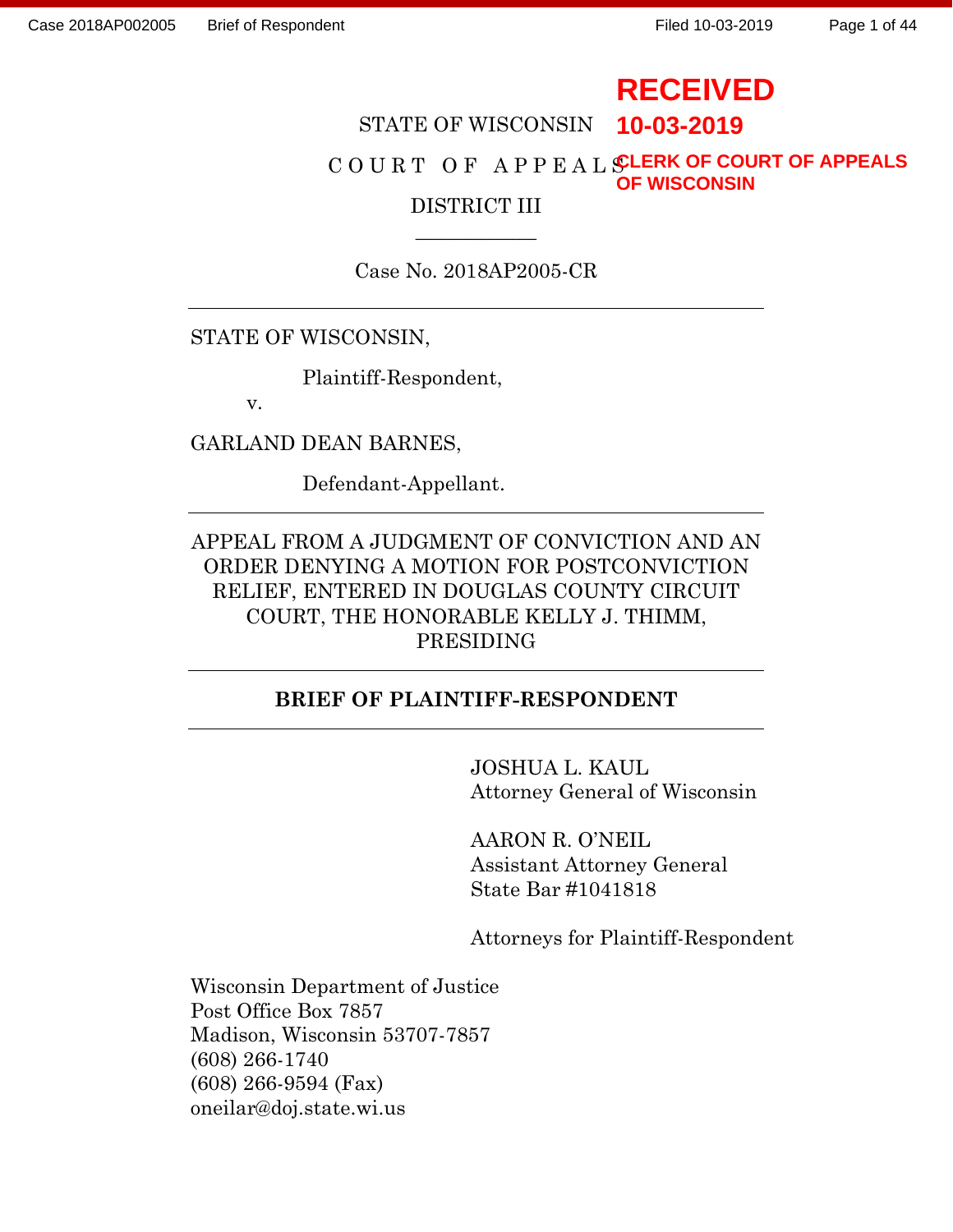# **TABLE OF CONTENTS**

|                |                                                                                                                                                                                      | Page |
|----------------|--------------------------------------------------------------------------------------------------------------------------------------------------------------------------------------|------|
|                |                                                                                                                                                                                      |      |
|                | STATEMENT ON ORAL ARGUMENT                                                                                                                                                           |      |
|                |                                                                                                                                                                                      |      |
|                |                                                                                                                                                                                      |      |
|                |                                                                                                                                                                                      |      |
|                |                                                                                                                                                                                      |      |
| $\mathbf{I}$ . | Barnes has not demonstrated that the<br>State's failure to disclose the wire<br>recording's contents before trial justifies a                                                        |      |
| A.             |                                                                                                                                                                                      |      |
| <b>B.</b>      | Barnes cannot show that the State<br>violated Wis. Stat. $\S$ 971.23 or its<br>constitutional duty to disclose                                                                       |      |
|                | 1.<br>Barnes has not proven a<br>violation of the discovery                                                                                                                          |      |
|                | 2.<br>Barnes has not proven that the<br>State violated his<br>constitutional right to<br>disclosure of favorable                                                                     |      |
| Π.             | The circuit court did not erroneously deny<br>Barnes's request for a mistrial based on the<br>admission of evidence suggesting that he<br>had previously sold drugs to Marciniak  16 |      |
| А.             |                                                                                                                                                                                      |      |
| Β.             | The circuit court properly exercised<br>its discretion by denying a mistrial  18                                                                                                     |      |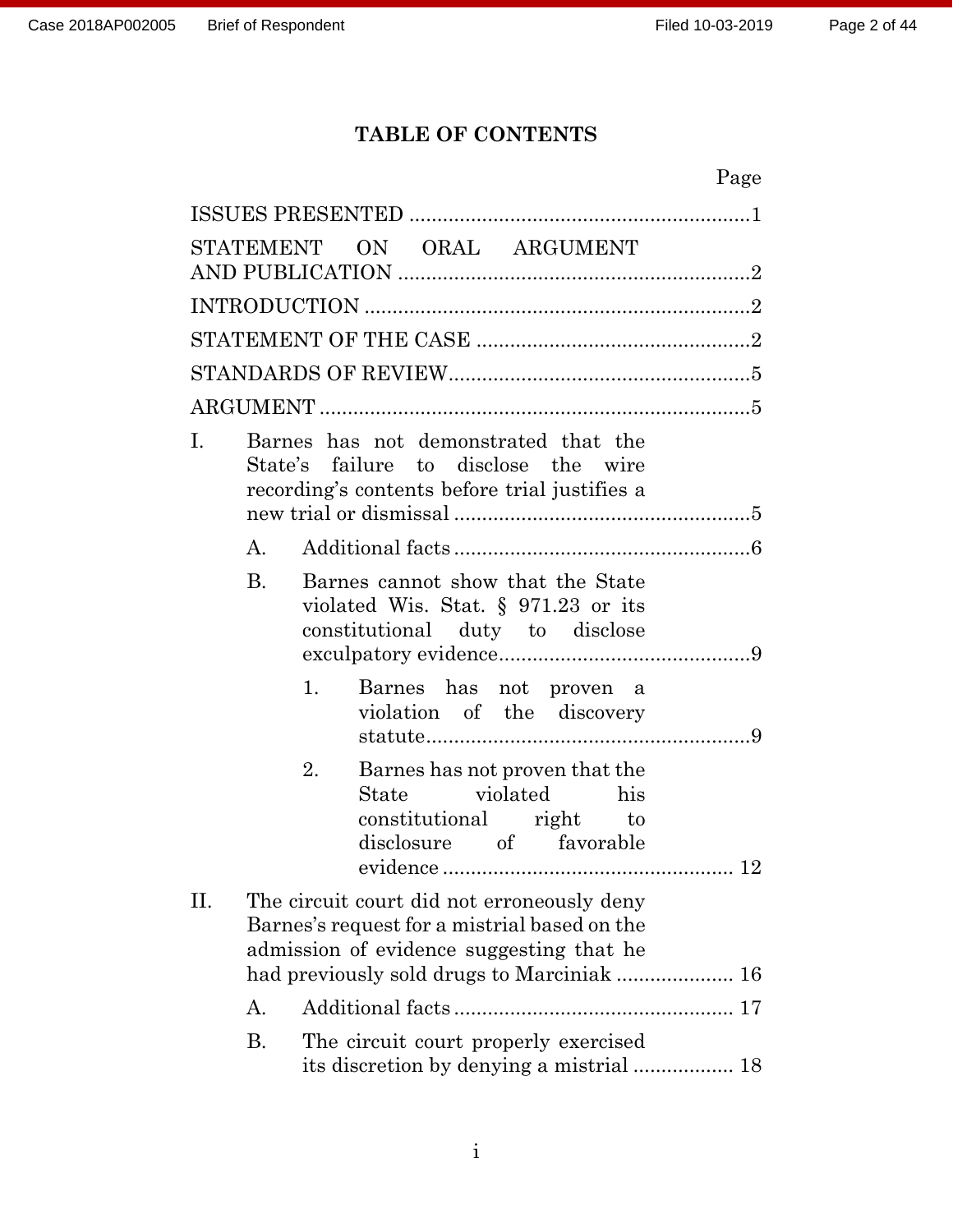# Page

|      | C.                   | Barnes has not shown that the court                                                                                                        |  |
|------|----------------------|--------------------------------------------------------------------------------------------------------------------------------------------|--|
| III. |                      | Barnes is not entitled to a new trial based                                                                                                |  |
|      | A.                   | Barnes opened the door to the<br>admission of testimony that Agent<br>Clauer saw the transaction, which<br>was was not hearsay and did not |  |
|      |                      | 1.                                                                                                                                         |  |
|      |                      | 2.<br>The circuit court did not<br>erroneously admit the<br>testimony about Agent                                                          |  |
|      | <b>B.</b>            | The admission of phone call three did<br>not violate the circuit court's pretrial                                                          |  |
|      | $C_{\cdot}$          | Even if the officers lacked foundation<br>to identify Barnes's voice on the<br>telephone calls, admission of this                          |  |
|      | D.                   | Winterscheidt's testimony that<br>police searched Marciniak's car<br>before the sale did not lack                                          |  |
|      | Е.                   | The circuit court properly denied<br>Barnes's request to call Gerald Clark                                                                 |  |
|      | $\mathbf{F}_{\cdot}$ | If the circuit court erred, it was                                                                                                         |  |
| IV.  |                      | Barnes cannot show that his trial counsel<br>was ineffective because all his underlying                                                    |  |
| V.   |                      | Barnes is not entitled to a new trial in the                                                                                               |  |
|      |                      |                                                                                                                                            |  |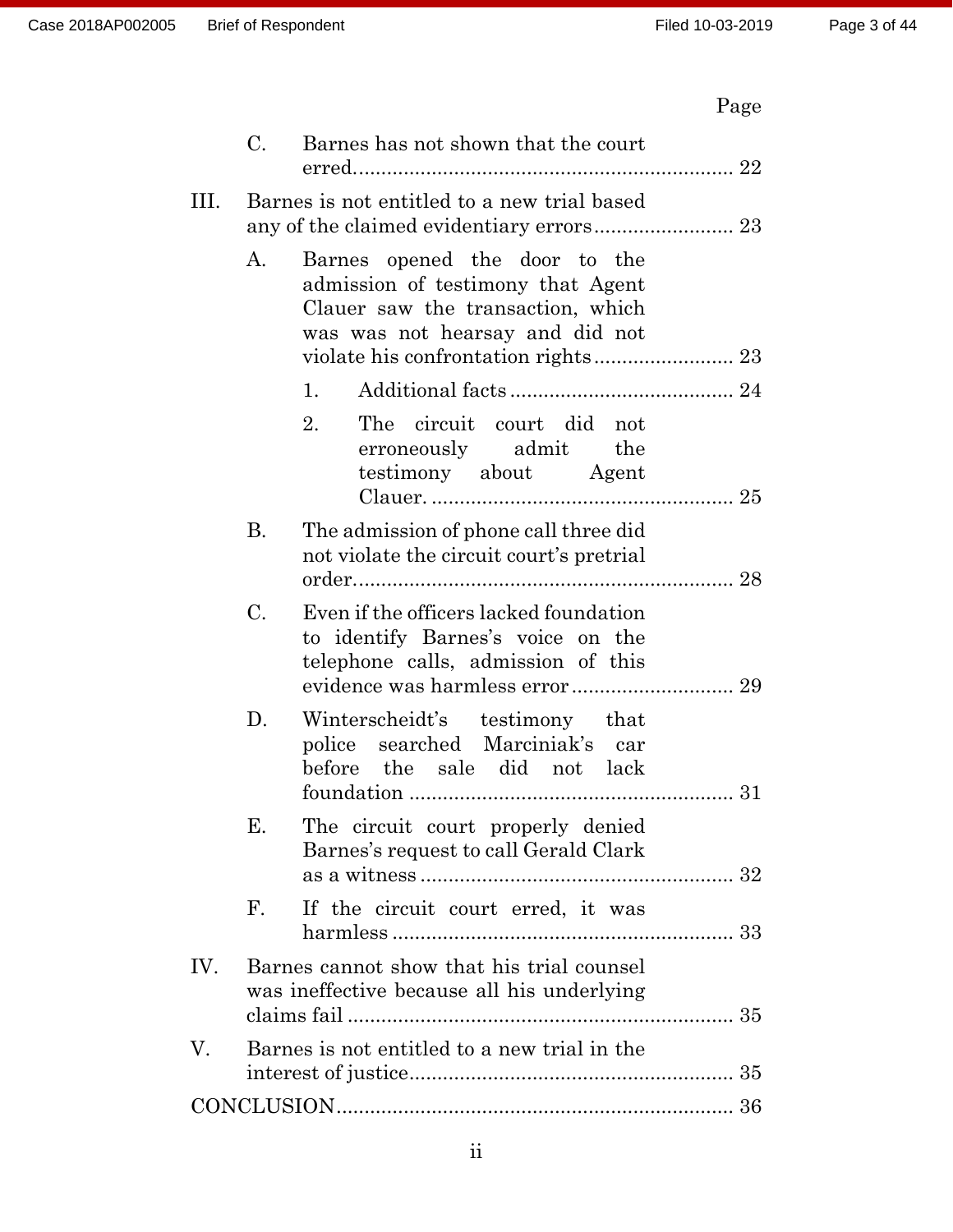# Page

# **TABLE OF AUTHORITIES**

# **Cases**

| Crawford v. Washington                                    |
|-----------------------------------------------------------|
| State v. Adams<br>221 Wis. 2d 1, 584 N.W.2d 695           |
| <i>State v. Balliette</i><br>2011 WI 79, 336 Wis. 2d 358, |
| State v. Bunch<br>191 Wis. 2d 501, 529 N.W.2d 923         |
| State v. Butler<br>2009 WI App 52, 317 Wis. 2d 515,       |
| State v. Davidson<br>2000 WI 91, 236 Wis. 2d 537,         |
| State v. Doss<br>2008 WI 93, 312 Wis. 2d 570,             |
| State v. Dunlap<br>2002 WI 19, 250 Wis. 2d 466,           |
| State v. Echols<br>152 Wis. 2d 725, 449 N.W.2d 320        |
| State v. Erickson                                         |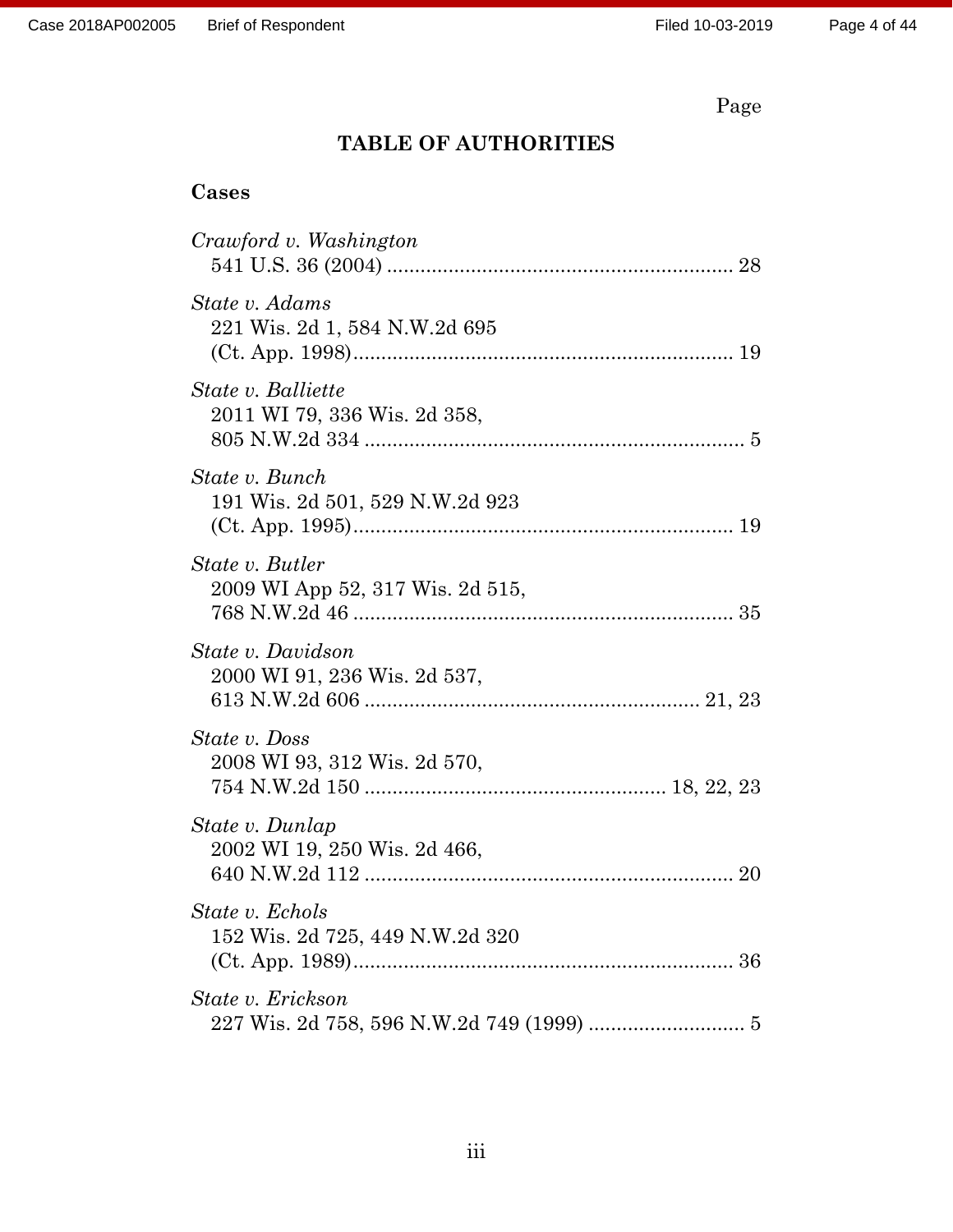|--|

| <i>State v. Givens</i><br>217 Wis. 2d 180, 580 N.W.2d 340               |
|-------------------------------------------------------------------------|
| State v. Grande<br>169 Wis. 2d 422, 485 N.W.2d 282                      |
| State v. Hanson<br>2019 WI 63, 387 Wis. 2d 233,                         |
| State v. Harris<br>2004 WI 64, 272 Wis. 2d 80,                          |
| <i>State v. Harris</i><br>2008 WI 15, 307 Wis. 2d 555,                  |
| State v. Moeck<br>2005 WI 57, 280 Wis. 2d 277,                          |
| <i>State v. Nieves</i>                                                  |
| <i>State v. Norman</i><br>2003 WI 72, 262 Wis. 2d 506, 664 N.W.2d 97 30 |
| State v. Pettit<br>171 Wis. 2d 627, 492 N.W.2d 633                      |
| <i>State v. Prieto</i><br>2016 WI App 15, 366 Wis. 2d 794,              |
| <i>State v. Rice</i><br>2008 WI App 10, 307 Wis. 2d 335,                |
| <i>State v. Rockette</i><br>2006 WI App 103, 294 Wis. 2d 611,           |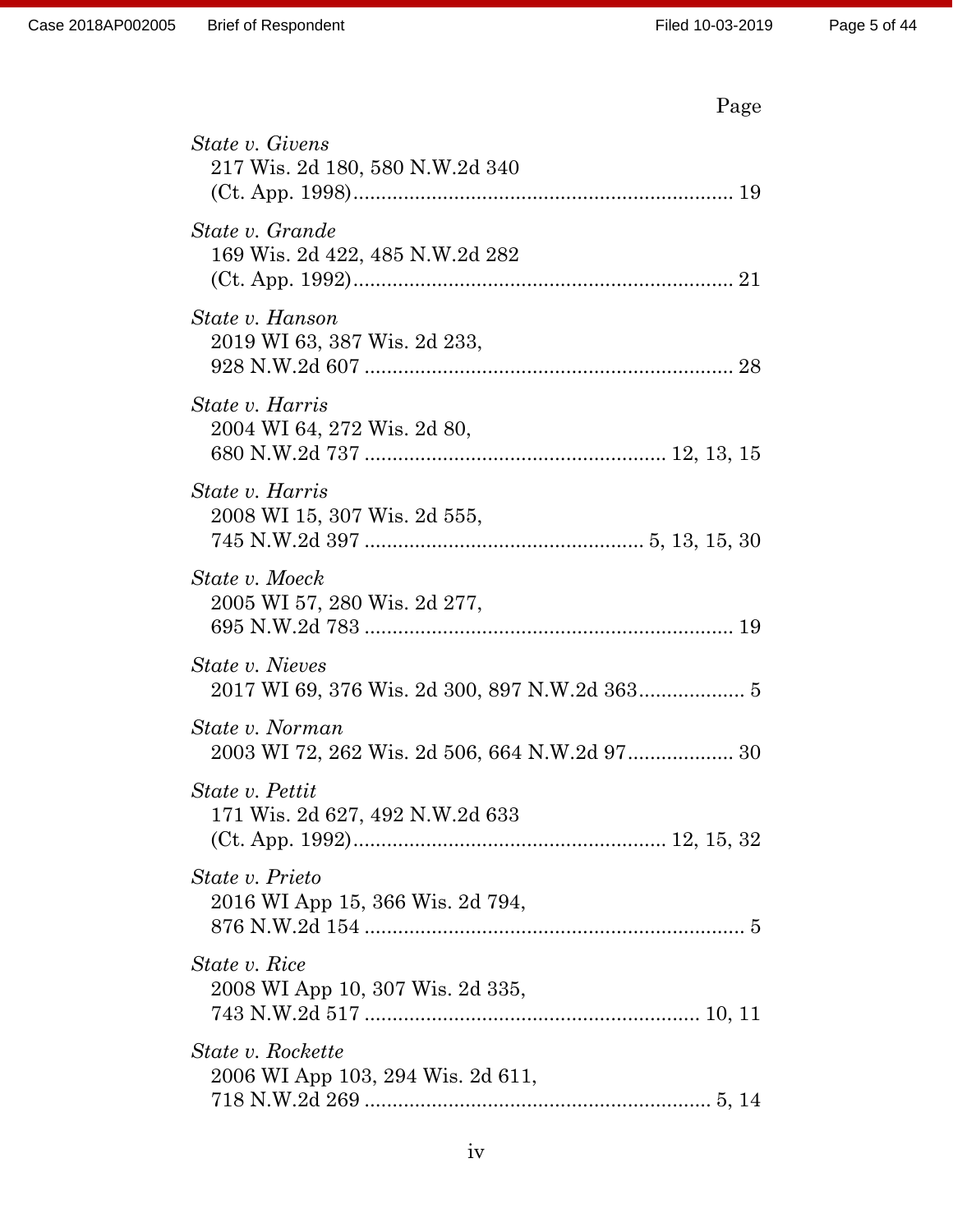|--|

| State v. Ross<br>2003 WI App 27, 260 Wis. 2d 291,          |
|------------------------------------------------------------|
| <i>State v. Smiter</i><br>2011 WI App 15, 331 Wis. 2d 431, |
| State v. Sullivan                                          |
| State v. Thoms<br>228 Wis. 2d 868, 599 N.W.2d 84           |
| State v. Wilson<br>160 Wis. 2d 774, 467 N.W.2d 130         |
| United States v. Reyes                                     |

# **Statutes**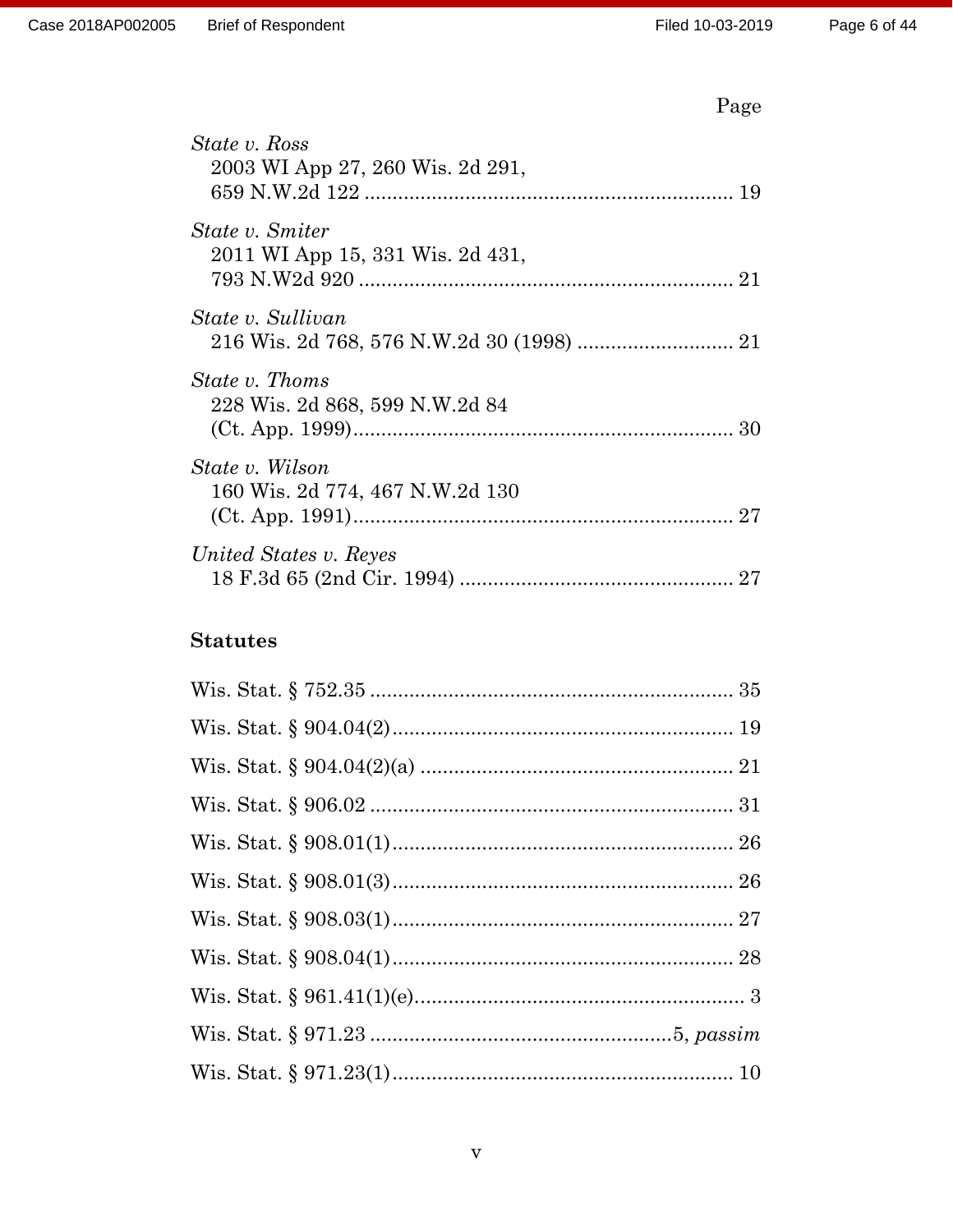# Page

# **Other Authorities**

|--|--|--|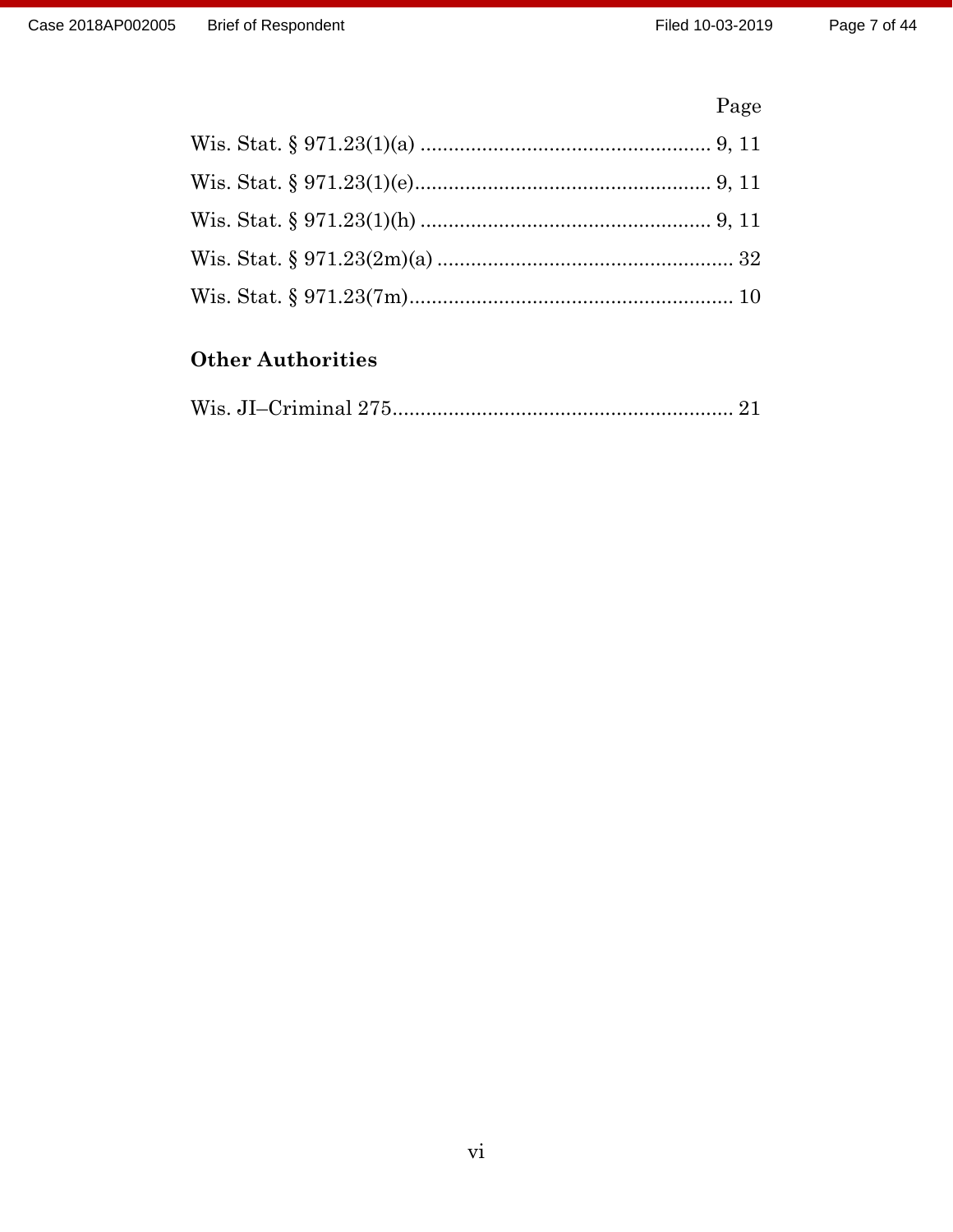#### **ISSUES PRESENTED**

1. Did the circuit court erroneously exercise its discretion when it denied Garland Dean Barnes's request to dismiss the charges based on the State's discovery violations?

The circuit court answered no.

This Court should answer no.

2. Did the circuit court erroneously exercise its discretion when it denied Barnes's request for a mistrial based on the presentation of supposed other-acts evidence of his prior drug sales?

The circuit court answered no.

This Court should answer no.

3. Did the circuit court erroneously exercise its discretion when it made five evidentiary rulings against Barnes?

The circuit court answered no.

This Court should answer no.

4. Has Barnes demonstrated that, to the extent that any of his evidentiary claims are unpreserved, his trial counsel was ineffective for not adequately raising them in circuit court?

The circuit court answered no.

This Court should answer no.

5. Has Barnes demonstrated that this Court should reverse his conviction in the interest of justice?

The circuit court did not address this issue.

This Court should answer no.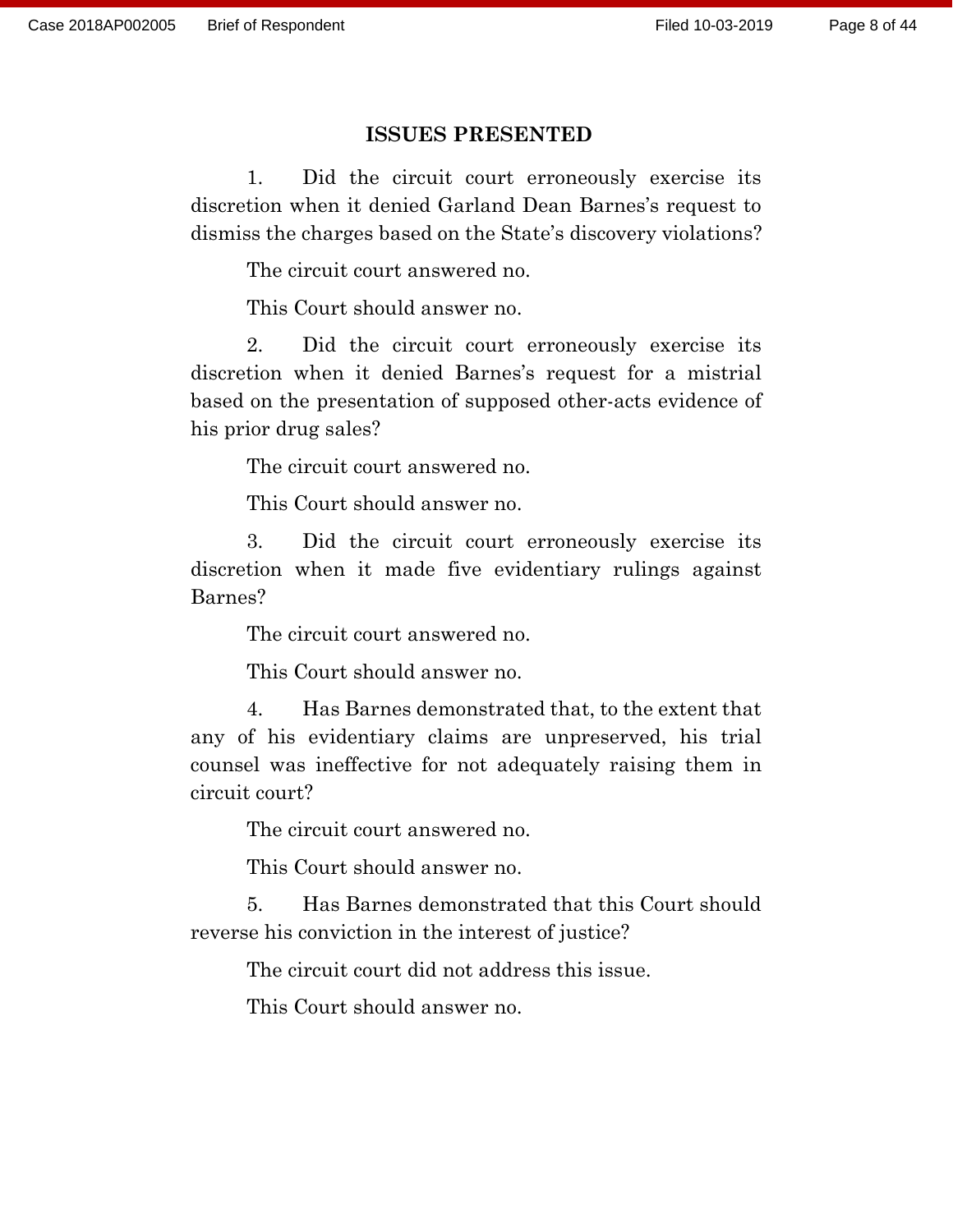#### **STATEMENT ON ORAL ARGUMENT AND PUBLICATION**

The State requests neither. The parties' briefs will fully develop the issues presented, which can be resolved by applying well-established precedent.

#### **INTRODUCTION**

A jury convicted Barnes of selling methamphetamine to a police informant. On appeal, he challenges the circuit court's decisions (1) not to dismiss the case because of the State's discovery violations, (2) not to grant a mistrial based on what he contends was other-acts evidence of his prior drug sales to the informant, and (3) to admit or not admit five pieces of evidence. Barnes also claims that his trial counsel was ineffective in case he did not adequately preserve these claims for appellate review. Finally, Barnes argues that the circuit court's rulings justify a new trial in the interest of justice.

Barnes is not entitled to relief. None of the court's decisions amount to reversible error. So those claims, and Barnes's derivative ineffective assistance and interest of justice claims, all fail. This Court should affirm.

#### **STATEMENT OF THE CASE**

The State charged Barnes with selling four ounces of methamphetamine to an informant named Charles Marciniak. (R. 2.) Marciniak told police that he could buy methamphetamine from Barnes for \$1800 an ounce. (R. 2:1.) Marciniak arranged to buy four ounces of methamphetamine from Barnes in a parking lot in Superior. (R. 2:1–2.) Police gave Marciniak \$7200 in recorded money for the purchase. (R. 2:2.) After the transaction, police arrested Barnes. (R. 2:2.) He had the \$7200 in his car. (R. 2:2.) Marciniak turned over four ounces of methamphetamine to police. (R. 2:2.)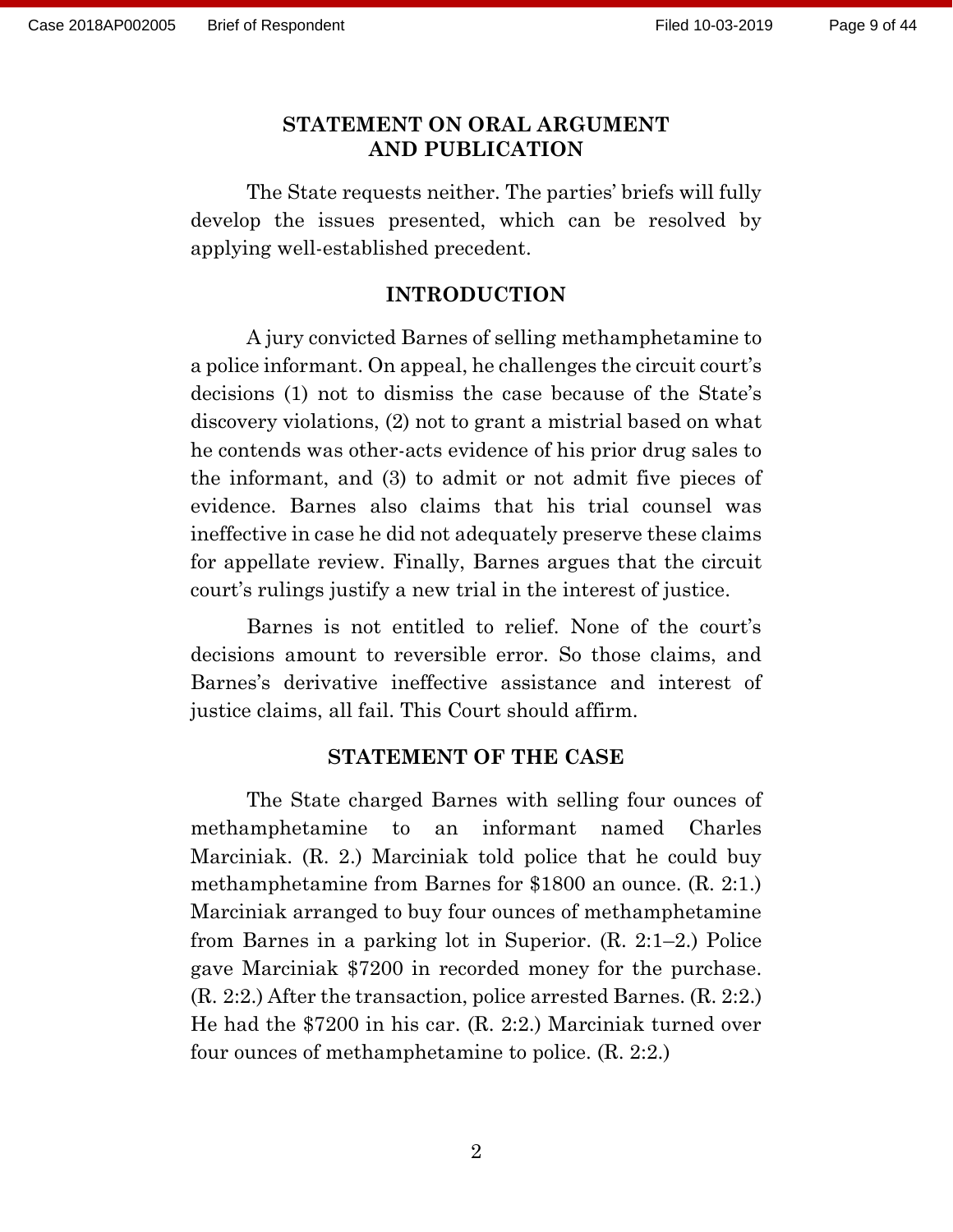Barnes went to trial. (R. 166; 167.) His defense was that he did not sell methamphetamine to Marciniak but, instead, bought it from him for his girlfriend, Bobbi Reed. (R. 166:202– 03; 180:6.) Reed was with Barnes when he was arrested and had small amounts of methamphetamine and heroin in her possession. (R. 2:2–3.)

Barnes raised this defense by attacking, during crossexamination, gaps in law enforcement's control of the transaction. He maintained that police inadequately observed the transaction and emphasized that they had not tried to video record it. (R. 166:13–17; 167:131–40, 144, 234–39; 180:7, 30.) Barnes also noted that police had no contact with Marciniak after the transaction until they retrieved the methamphetamine from him at a motel five minutes later. (R. 166:25; 167:177–78, 239–40.) Based on this, Barnes argued that Marciniak got the four ounces of methamphetamine from somewhere else. (R. 166:202–06.) And, he claimed, Marciniak's motivation to frame him was leniency from the State on Marciniak's own charges for selling drugs. (R. 166:101–19; 206.)

The jury convicted Barnes of delivering more than 50 grams of methamphetamine. (R. 166:228–33.) Wis. Stat.  $§ 961.41(1)(e)4.$ 

Before sentencing, Barnes moved for a new trial based on three evidentiary decisions the circuit court had made during the trial. (R. 89.) He argued that the court had admitted testimony from Marciniak that violated its pretrial order barring evidence of prior drug transactions between the men. (R. 89:3–5.) Barnes also claimed that the court had improperly not allowed him to present Gerald Clark as a rebuttal witness. (R. 89:5.) Finally, Barnes maintained that the court had erroneously allowed one of the investigating officers to testify that another, nontestifying officer had seen the transaction. (R. 89:6.)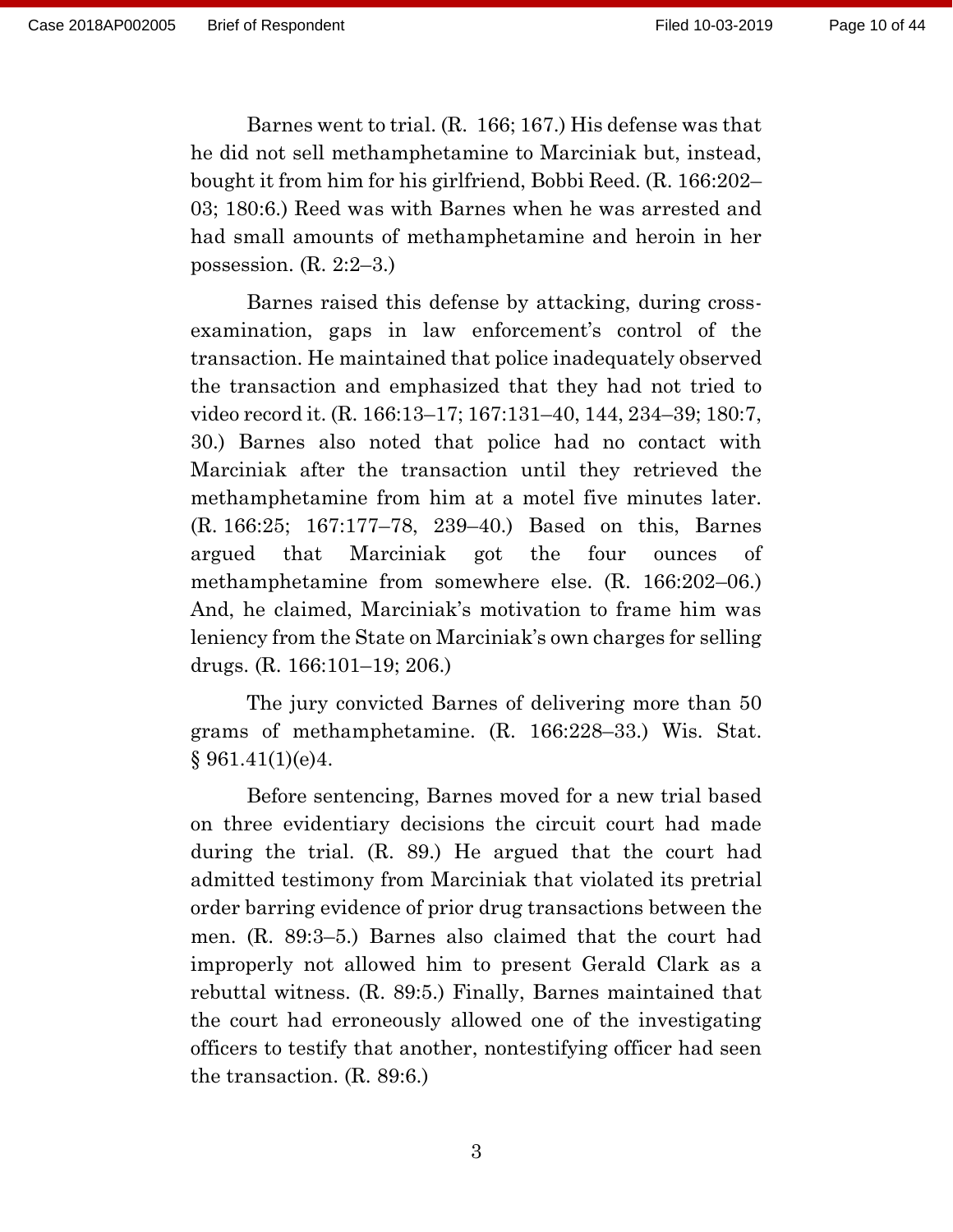The court denied the motion. (R. 94; 144:15–23.) It sentenced Barnes to 15 years of initial confinement and 15 years of extended supervision. (R. 99; 143:35.)

Barnes moved for postconviction relief. (R. 125.) He raised six claims in his motion.

- First, that the circuit court had improperly admitted Marciniak's testimony about prior sales and the testimony about the nontestifying officer's observation of the transaction. (R. 125:1, 14–17.)
- Second, that the State had violated its discovery obligations by failing to disclose to him the contents of an audio recording of the transaction and then introducing false testimony about the recording. (R. 125:1, 8–12.)
- Third, that the court had admitted evidence of one of four telephone calls between Barnes and Marciniak setting up the sale that it had excluded before trial. (R. 125:1, 21–23.)
- Fourth, that the court had erroneously allowed law enforcement to testify without foundation about other phone calls between the men and about law enforcement's search of Marciniak's car before the sale. (R. 125:1, 23–25.)
- Fifth, that, to the extent any of his claims were not adequately preserved for postconviction review, his trial counsel had been ineffective for not raising them. (R. 125:2, 25–26.)
- Sixth, and finally, Barnes sought a new trial in the interest of justice. (R. 125:2, 26.)

The circuit court denied the motion after an evidentiary hearing. (R. 132; 180.) Barnes appeals. (R. 136.)

The State discusses additional facts relevant to Barnes's claims in the Argument section.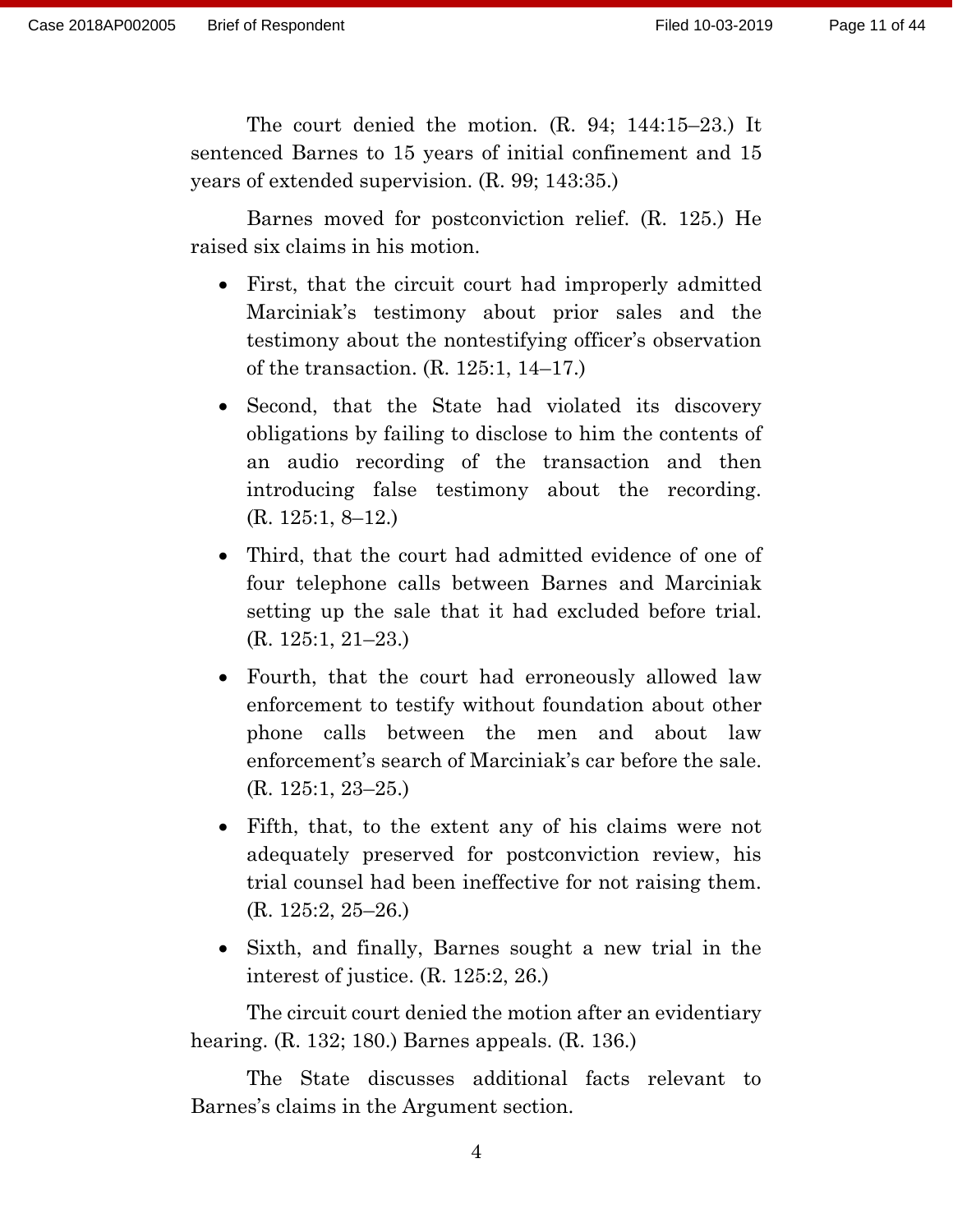#### **STANDARDS OF REVIEW**

Whether the State violated its discovery obligations under Wis. Stat. § 971.23 is a question of law that this Court reviews de novo. *State v. Prieto*, 2016 WI App 15, ¶ 10, 366 Wis. 2d 794, 876 N.W.2d 154. This Court reviews the circuit court's choice of a remedy for a discovery violation for an erroneous exercise of discretion. *State v. Harris,* 2008 WI 15, ¶ 96, 307 Wis. 2d 555, 745 N.W.2d 397.

Whether the State violated its constitutional obligation to disclose exculpatory evidence is a question of law this Court reviews independently. *State v. Rockette*, 2006 WI App 103, ¶ 39, 294 Wis. 2d 611, 718 N.W.2d 269.

This Court reviews a circuit court's evidentiary rulings for an erroneous exercise of discretion. *State v. Nieves*, 2017 WI 69, ¶ 16, 376 Wis. 2d 300, 897 N.W.2d 363.

An ineffective-assistance-of-counsel claim presents this Court with a "mixed question of fact and law." *State v. Erickson*, 227 Wis. 2d 758, 768, 596 N.W.2d 749 (1999). Under this standard of review, the trial court's findings of fact will not be disturbed "unless they are clearly erroneous." *Id*. The ultimate issue of whether counsel was ineffective based on these facts is subject to independent appellate review. *State v. Balliette*, 2011 WI 79, ¶¶ 18–19, 336 Wis. 2d 358, 805 N.W.2d 334.

#### **ARGUMENT**

### **I. Barnes has not demonstrated that the State's failure to disclose the wire recording's contents before trial justifies a new trial or dismissal.**

Barnes first contends that this Court should either give him a new trial or dismiss his case because the State did not disclose the contents of an audio recording of the transaction before trial. (Barnes's Br. 13–23.) Barnes knew about the recording before trial, but the State told him that it contained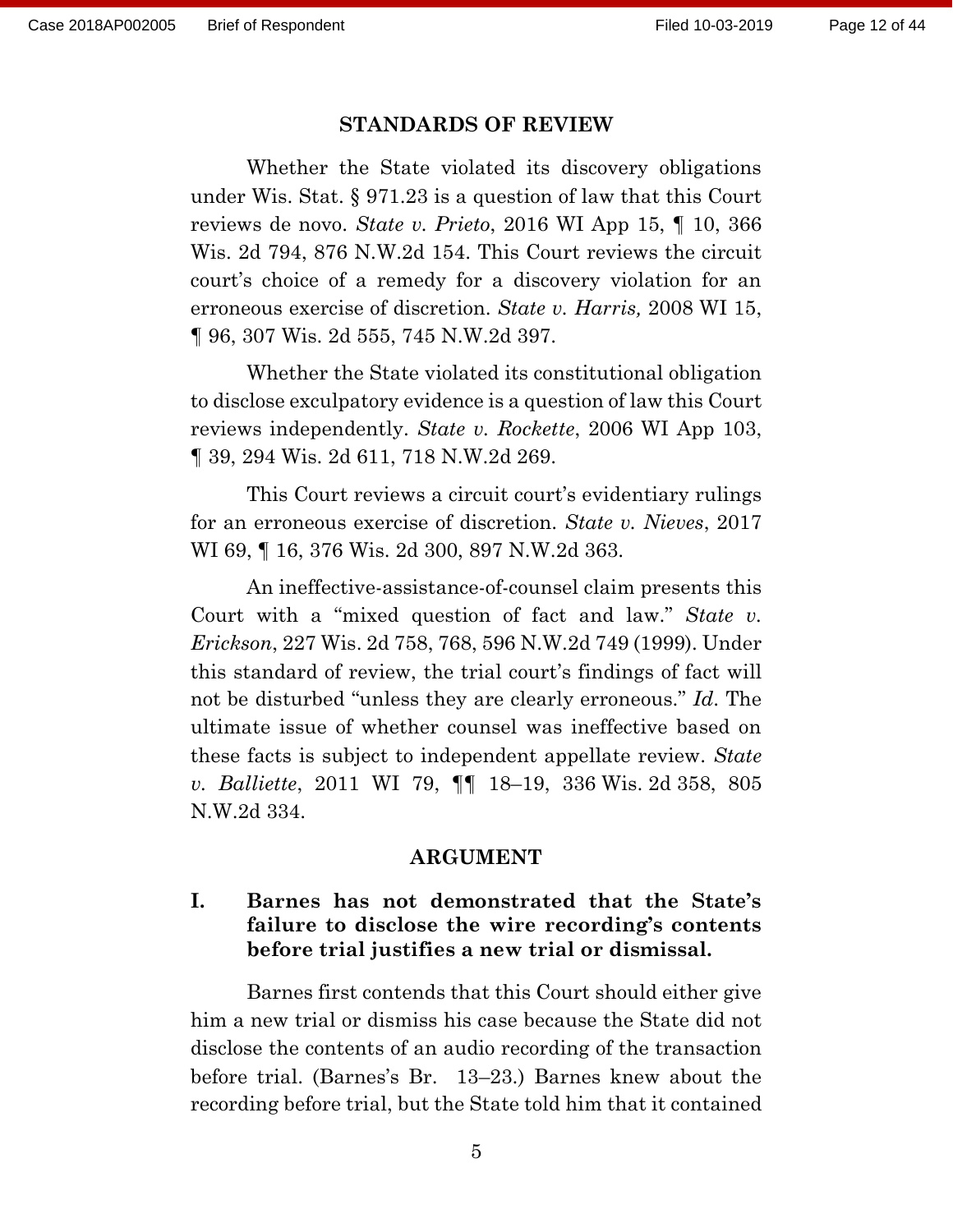only background noise. During trial, the parties discovered that voices were audible on the recording. Barnes argues that this means that the State violated its duties under Wis. Stat. § 971.23 and the Constitution to disclose exculpatory evidence. (Barnes's Br. 19–23.) He further complains that the State introduced false testimony that the recording did not contain any voices. (Barnes's Br. 19–21.)

This Court should deny Barnes relief on this claim. Barnes has not shown that the State violated the discovery statute or the Constitution because it disclosed the recording to Barnes. Further, because the State did not introduce the recording at trial, Barnes received the remedy he was entitled to under the statute. Barnes also has not shown that the evidence was exculpatory such that the State had a constitutional obligation to disclose it to him.

#### **A. Additional facts.**

Barnes's trial counsel filed a discovery demand on April 11, 2014. (R. 12.) In response, the State acknowledged the demand and said that it had given counsel, on April 14, 2014, "police recordings of the alleged informant – defendant phone calls and charged delivery transaction." (R. 16:2.) The response also said that "[i]tems of physical evidence" were available for inspection and copying and that the State was unaware if Barnes's attorney had requested to view the evidence. (R. 16:2.)

The State submitted a witness and exhibit list on April 24, 2014. (R. 20.) It lists "[c]ompact discs containing recorded . . . drug delivery transaction" as one of the State's trial exhibits. (R. 20.)

On the first day of trial, July 7, 2015, Barnes moved to preclude the State from introducing "audio and/or surveillance tape of the exchange/transaction." (R. 65:1.) The court addressed the motion but did not grant or deny it.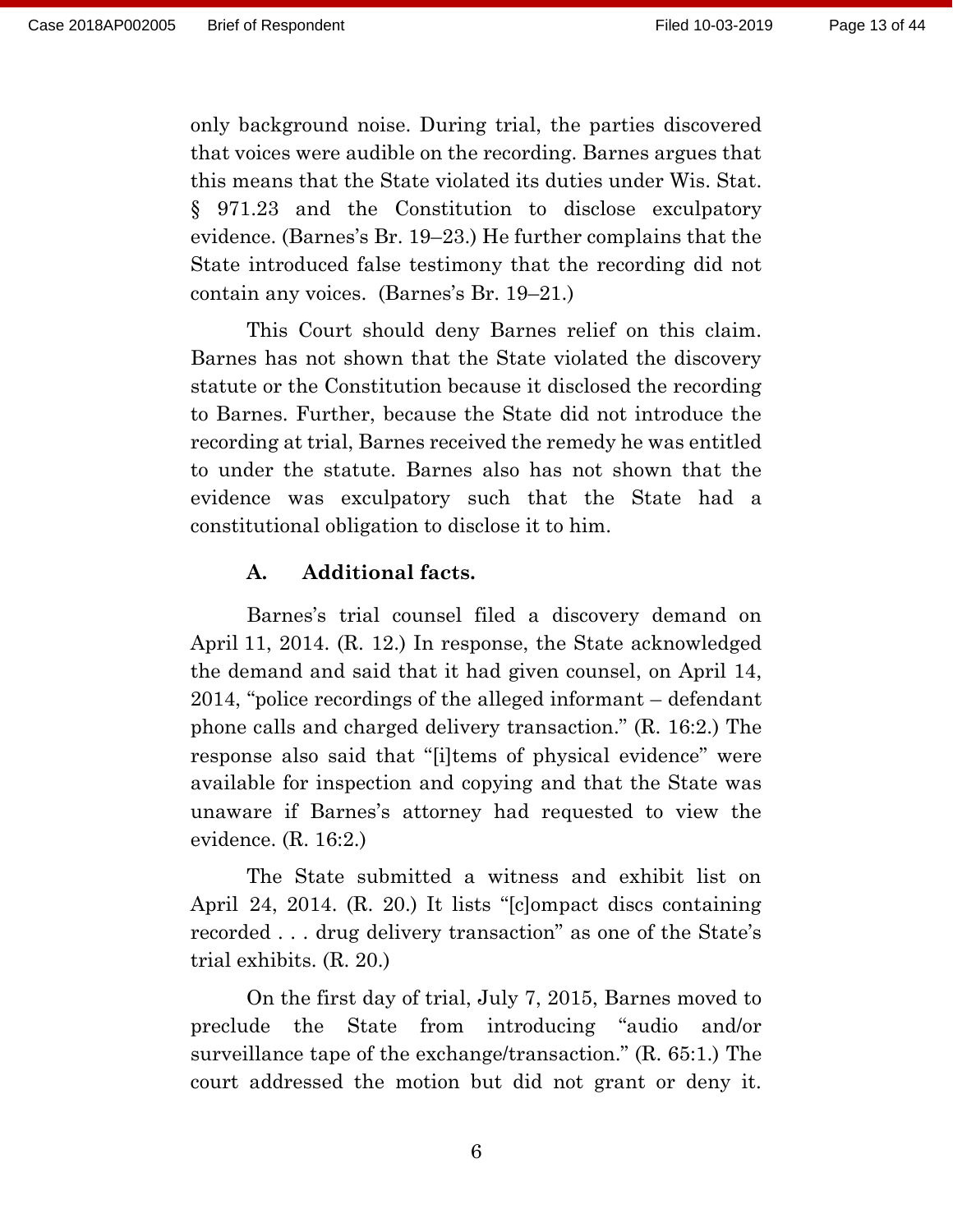(R. 167:7–9.) Instead, it explained that it understood "that there was no audio" of the transaction and, thus, nothing for the State to seek to admit. (R. 167:7–8.) The State clarified that "[t]he audio was running," but the recording contained "only background noises." (R. 167:8.) It also said that Duluth Police Investigator Jason Tanski would "testify to that" during the trial. (R. 167:8.) Barnes's attorney said that he had no objection. (R. 167:8.)

On the first day of trial, Barnes's counsel crossexamined Superior Police Sergeant Paul Winterscheidt about the recording. (R. 167:128–129.) Counsel asked why there was not any audio of the transaction, and Winterscheidt replied, "Well there actually is an audio recording. There are just no voices on the audio recording." (R. 167:128.) Winterscheidt said that the recording contained "just a lot of background noise." (R. 167:129.) Counsel asked Winterscheidt if he knew why the State did not give him or Barnes a copy of the recording so he could enhance it. (R. 167:128–29.) Winterscheidt replied that he did not know what the State had given to the defense. (R. 167:129.)

Barnes's counsel also cross-examined Tanski about the recording on the first day of trial. (R. 167:226–36.) Tanski said that he knew Marciniak had worn a recording device during the transaction. (R. 167:235.) But, when asked if he was "aware that nothing showed up on the — on the recording," Tanski replied, "There were words on the recording" and said that Marciniak's voice was audible. (R. 167:235–36.)

At the end of the first day of trial, the court ordered the State to give Barnes a copy of the recording. (R. 167:289.)

The next day, Barnes again brought up the recording, this time while cross-examining Douglas County Sheriff's Sergeant James Madden. (R. 166:9–10.) Madden said that he had listened to the audio and that Marciniak's and another person's voices were on it. (R. 166:10.)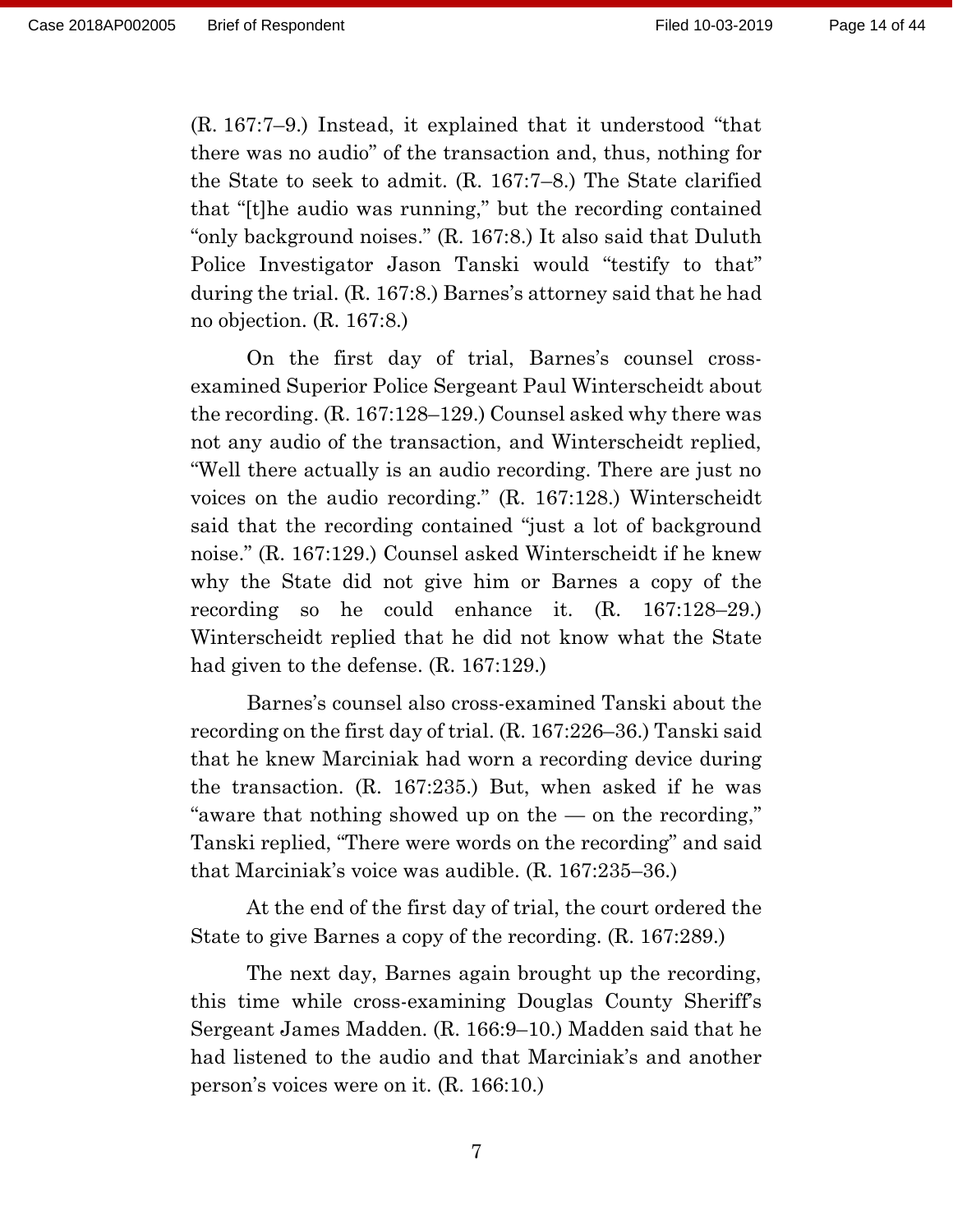The court and the parties later discussed the recording outside of the jury's presence. (R. 166:54–61.) The prosecutor acknowledged that the recording contained voices but said that she was not going to seek its admission. (R. 166:56.) She also said that she told Barnes's counsel that there was only background noise on the recording based on what law enforcement officers, including Tanski, had told her. (R. 166:55–56.)

Barnes's counsel said that "[p]robably all" of what the prosecutor had said was accurate but asked that the court dismiss the case. (R. 166:57–59.) He pointed to the State's late disclosure of the voices on the recording and Winterscheidt's incorrect testimony that there were none. (R. 166:57–58.) Counsel also asked the court to dismiss the case to discourage "this type of conduct in the future" that would "hurt the process and . . . hurt the system." (R. 166:59.)

The court determined that the State had violated its discovery obligations, though "it's not that she had — she kept it from the defense." (R. 166:54–55, 59–60.) It also concluded that the evidence was not exculpatory, nor had Barnes argued that it was. (R. 166:59.) The court declined to dismiss the case, saying that, instead, "latitude and cross-examination, along with a jury instruction would be the appropriate remedy." (R. 166:60.) It said that drafting the instruction would be up to the defense. (R. 166:61.) The court also ordered that witnesses not mention the recording, "even during crossexamination." (R. 166:61.)

Barnes did not request, and the court did not give, a jury instruction about the recording. (R. 166:211–24.)

Barnes had the recording enhanced after his conviction. (R. 129.) On it, a man can be heard asking, "How much dough" and another says something like, "We're good on that other one, right?" (R. 181, 8:33–8:52.)

8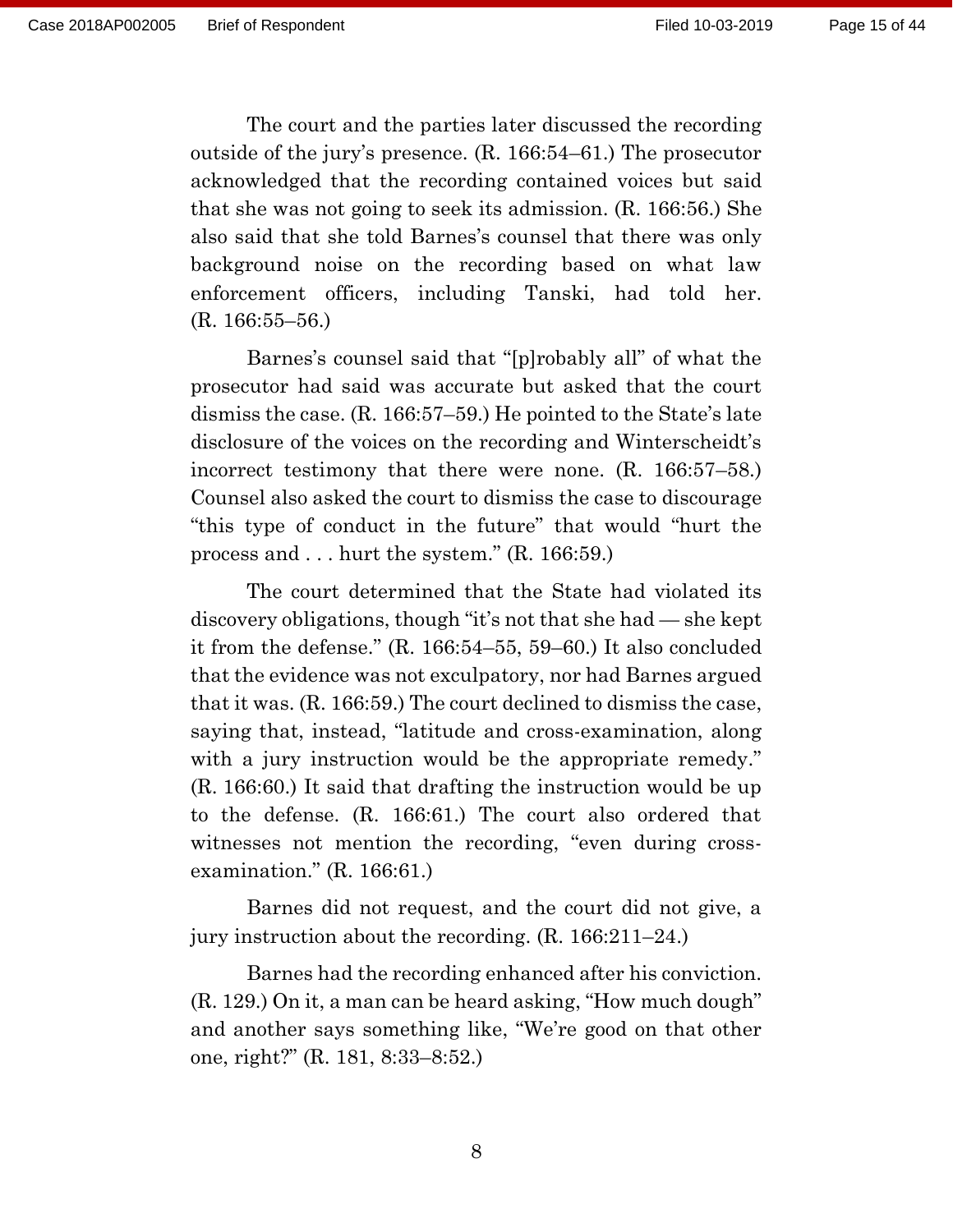In his postconviction motion, Barnes argued that the State's failure to disclose the recording warranted a new trial or dismissal. (R. 125:8–12.) He claimed that the recording was exculpatory evidence that the State needed to disclose under *Brady* and Wis. Stat. § 971.23(1)(h). (R. 125:8–12.) Barnes also maintained that the State needed to disclose the recording under section 971.23(1)(a) and (e) because it contained his and a witness's statements. (R. 125:12–13.)

The circuit court denied Barnes relief. (R. 180:75–77.) It concluded that the recording did not contain exculpatory evidence. (R. 180:76.) The court said that the defense should have had the recording sooner but noted that it had still effectively used it to impeach Winterscheidt. (R. 180:75–76.) The defense, it said, "got the best of both worlds" because not only was it able to use the recording's existence to undercut the State's case, but it also kept the jury from hearing it. (R. 180:75–77.)

**B. Barnes cannot show that the State violated Wis. Stat. § 971.23 or its constitutional duty to disclose exculpatory evidence.**

### **1. Barnes has not proven a violation of the discovery statute.**

This Court should first conclude that Barnes has failed to show that the State violated its statutory discovery obligations for the wire recording.

Barnes contends that the State violated Wis. Stat.  $\S 971.23(1)(a)$ , (e), and (h). (Barnes's Br. 19–23.) These require the State, "[u]pon demand" and "within a reasonable time before trial," to disclose to the defendant or his attorney recorded statements of the defendant, witness statements that the State intends to use at trial, and exculpatory evidence. Wis. Stat.  $\S 971.23(1)(a)$ , (e), and (h). The State must also allow the defendant or counsel to inspect and copy these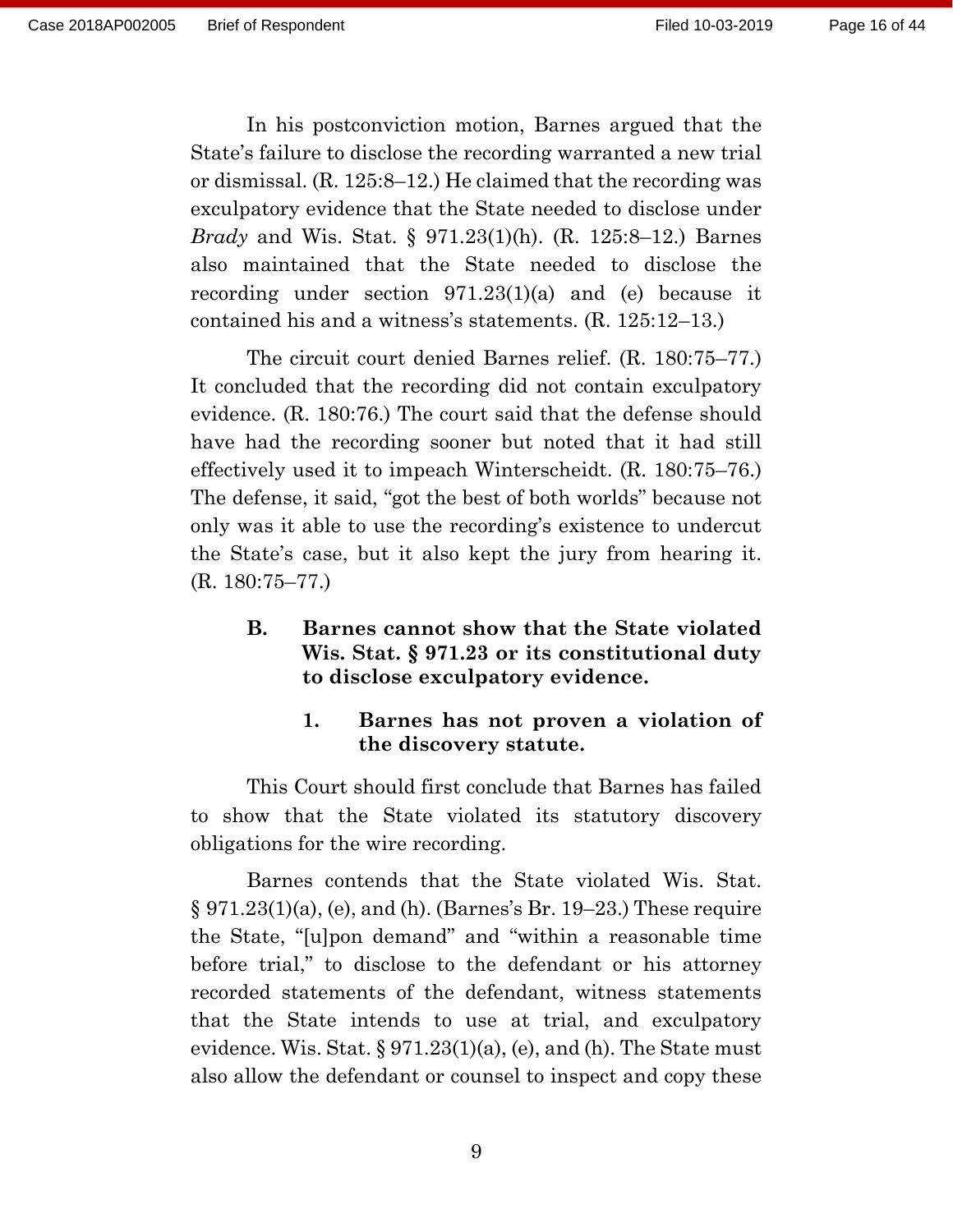materials if they are in the State's possession. Wis. Stat. § 971.23(1).

This Court reviews a claim that the State violated the discovery statute in three steps. *State v. Rice*, 2008 WI App 10, ¶ 14, 307 Wis. 2d 335, 743 N.W.2d 517. First, the court determines whether the State failed to make a required disclosure. *Id*. Second, the court considers whether the State had "good cause" for the failure. *Id*. "Absent good cause, the undisclosed evidence must be excluded." *Id*. *See also* Wis. Stat. § 971.23(7m). "Finally, if evidence should have been excluded under the first two steps, [this court] decide[s] whether admission of the evidence was harmless." *Rice*, 307 Wis. 2d 335, ¶ 14.

The State complied with the discovery statute because it disclosed the recording. According to the State's response to Barnes's discovery demand, it gave Barnes's counsel "police recordings of the alleged . . . charged delivery transaction" on April 14, 2014, which was more than a year before trial. (R. 16:2.) In addition, the discovery demand says that the State allowed Barnes's counsel to inspect and copy all the evidence it had. (R. 16:2.) And the State's exhibit list, also filed more than a year before trial, listed "[c]ompact discs containing recorded . . . drug delivery transaction." (R. 20.)

At the least, then, these documents establish that Barnes's counsel should have known about the recording and that it was available for copying before trial. And, at the most, these documents show that the State gave Barnes a copy of the recording before trial. Either way, the State complied with its obligations under Wis. Stat. § 971.23(1).

But even if the State failed to disclose the recording, Barnes cannot prove a violation of the statute because the State did not introduce it at trial. If the State fails to disclose evidence as required by Wis. Stat. § 971.23, it must show good cause for the nondisclosure. *Rice*, 307 Wis. 2d 335,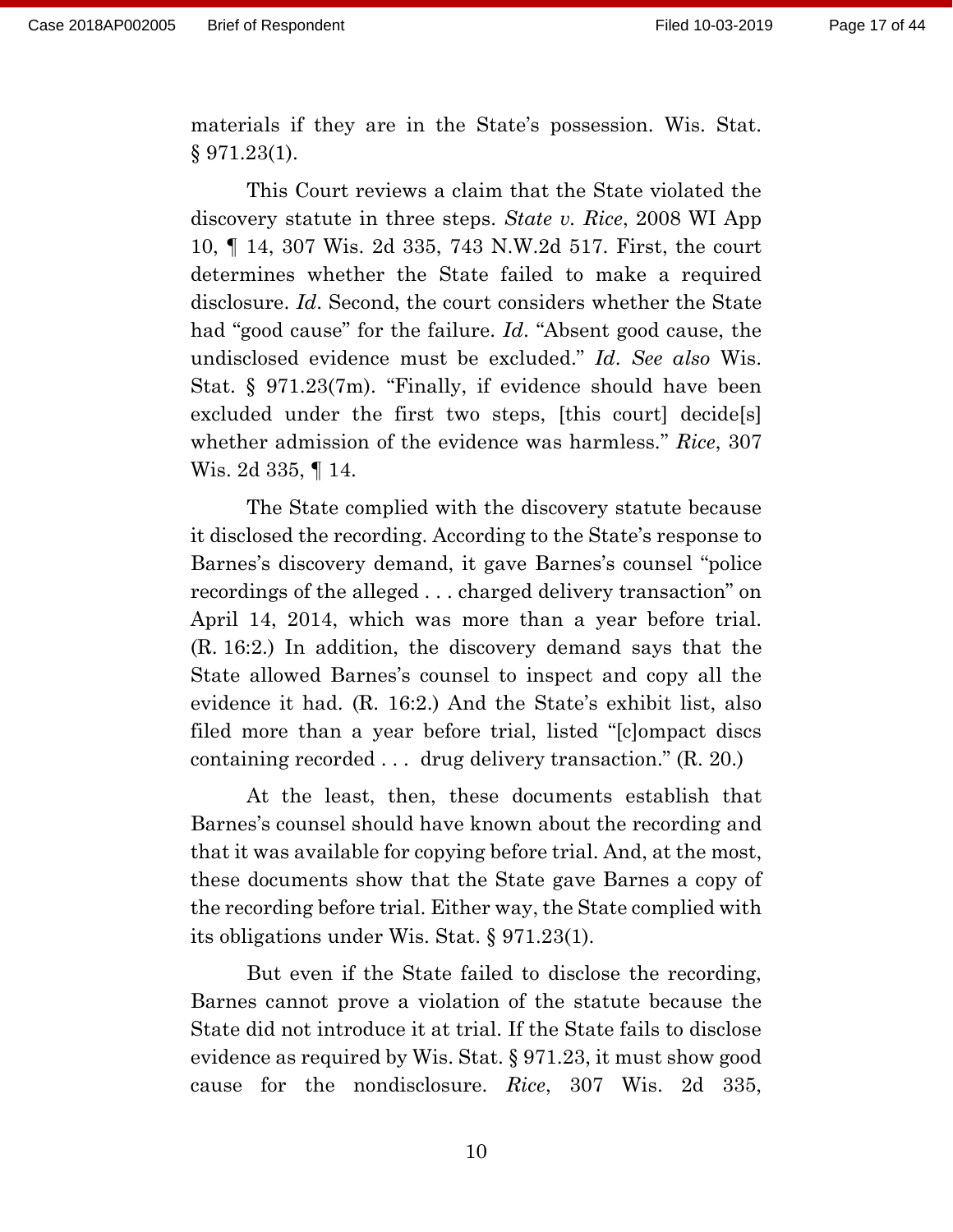¶ 14. Otherwise, the evidence is excluded. *Id*. Barnes already received the remedy he was entitled to if he could prove a violation of the statute—the exclusion of the recording. There is thus no basis for this Court to grant him the additional remedy of a new trial.

Barnes's attempts to show a violation of the statute fall short. (Barnes's Br. 22–23.) He contends that the recording contained statements by him and Marciniak, so disclosure was required by Wis. Stat.  $\S$  971.23(1)(a) and (e). But subsection (e) requires disclosure of witness statements only if the State intends to use them at trial. And while there is no similar requirement for statements of a defendant in subsection (a) or exculpatory evidence in subsection (h), again, there can be no violation of Barnes's rights under the statute if the State does not introduce the statement.

Next, Barnes complains that the State did not establish good cause for its failure to disclose. (Barnes's Br. 22.) But there was no reason for the State to provide good cause because it decided not to introduce the recording. Barnes also points out that the State knew about the recording because it is mentioned in the discovery and on its April 24, 2014, witness list. (Barnes's Br. 22; R. 20; 126:14–15.) But Barnes does not allege that he did not receive these documents, and as argued, they prove that the State complied with the statute by disclosing the recording to Barnes well before trial.

Finally, Barnes argues that he was prejudiced because he was unable to impeach Winterscheidt's testimony that there were no voices on the recording or use the recording's ambiguity in his defense. (Barnes's Br. 22.) But the discovery statute and the case law interpreting it do not contemplate that a defendant can be prejudiced when nondisclosed evidence is not introduced at trial. The remedy for nondisclosure is that the State does not get to use the evidence. Barnes already received that remedy.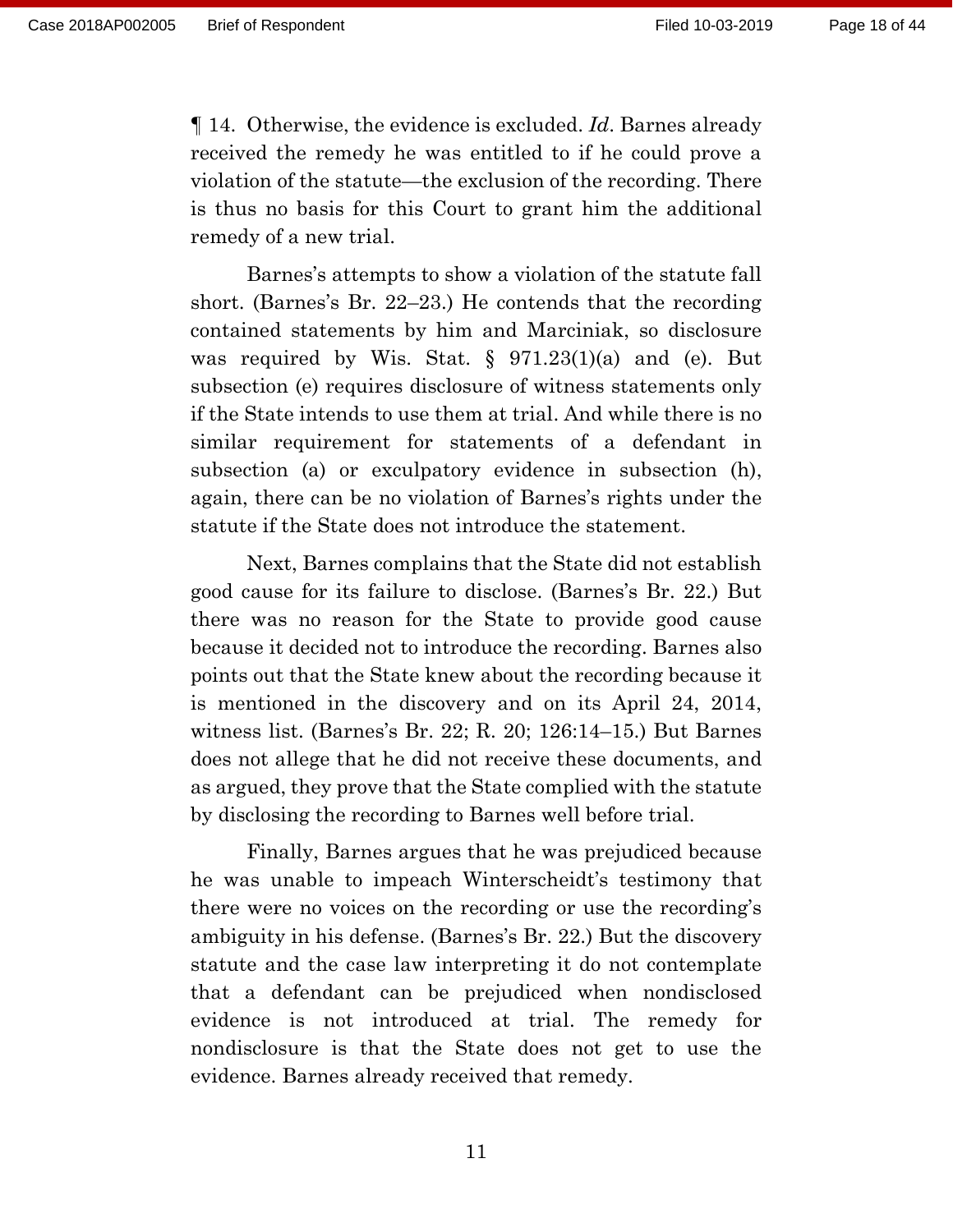And, regardless, Barnes was not prejudiced. He established through other witnesses that Winterscheidt incorrectly testified that there were no voices on the recording. (R. 166:9–11; 167:235–36.) The court also allowed Barnes to recall Winterscheidt to question him about the recording. (R. 166:61–62.) Winterscheidt admitted that his testimony was inaccurate. (R. 166:159–63.)

And Barnes really does not develop his claim that there was helpful ambiguity in the recording, so this Court should not consider it. (Barnes's Br. 20, 22–23.) *See State v. Pettit*, 171 Wis. 2d 627, 646–47, 492 N.W.2d 633 (Ct. App. 1992). He contends that it is not clear on the recording who was the buyer and who was the seller. (Barnes's Br. 20.) But Barnes does not explain how the very brief snippets of conversation on the recording make that true. Nor does Barnes acknowledge that the jury likely would have understood who the speakers were had they heard the recording. The jury heard Marciniak testify in person and heard both men on recorded phone conversations setting up the deal. (R. 166:76– 83.) Thus, the jury likely would have relied on other evidence to identify the speakers on the recording, and the jury would not have seen it as ambiguous.

In sum, Barnes has not shown that the State violated its obligations under Wis. Stat. § 971.23.

### **2. Barnes has not proven that the State violated his constitutional right to disclosure of favorable evidence.**

This Court should also determine that Barnes has failed to show that the State violated its duty under *Brady* to disclose favorable evidence.

The Due Process Clause of the Fourteenth Amendment requires the State to disclose favorable evidence to the defendant, even if the defendant does not request it. *State v. Harris*, 2004 WI 64, ¶ 12, 272 Wis. 2d 80, 680 N.W.2d 737.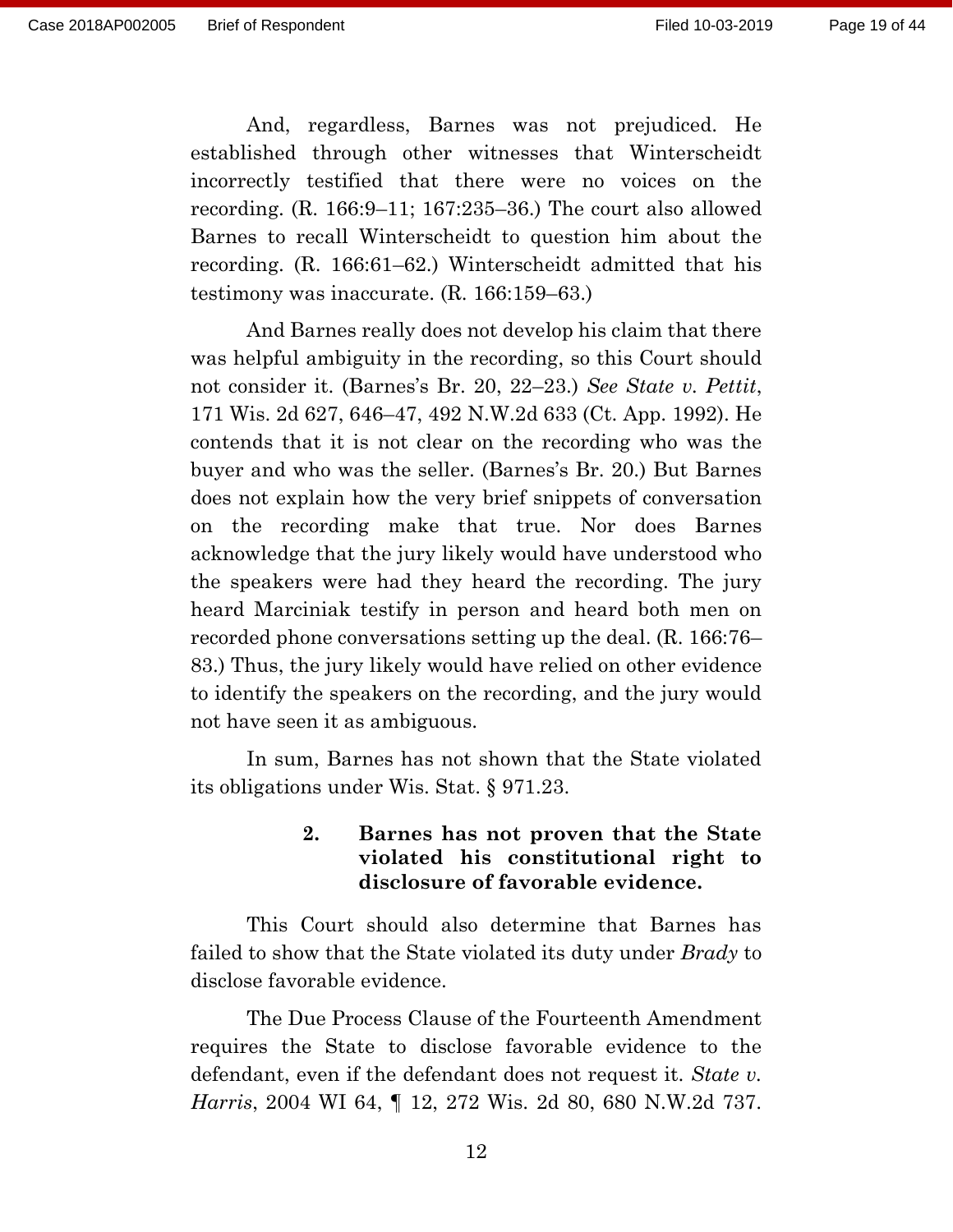Evidence is favorable to the defendant if it is exculpatory or impeaching. *Id*.

To prove a violation of this duty, a defendant must show that the withheld evidence was favorable, the State suppressed it, and resulting prejudice. *Harris*, 272 Wis. 2d 80, ¶ 15. A defendant is not prejudiced unless the withheld evidence "could reasonably be taken to put the whole case in such a different light as to undermine confidence in the verdict." *Id*. (citation omitted). Put another way, there is no *Brady* violation unless the evidence meets this standard. *Harris*, 307 Wis. 2d 555, ¶ 61.

The State did not violate *Brady*, first, because it disclosed the evidence. The record shows that the State informed Barnes and his counsel of the recording at least a year before trial. And the State's response to Barnes's discovery request says that the State turned over the recording. The response also shows that the recording was available for Barnes to inspect and copy. The State did not withhold the evidence from Barnes, so there is no *Brady* violation.

Barnes, though, claims that there is no question that the State failed to disclose the recording before trial. (Barnes's Br. 19.) This appears to be based on the prosecutor's acknowledgement during trial that she had just learned about the voices on the recording and the court's finding of a violation. (R. 166:54–56.) But just because the prosecutor learned about the voices during trial does not mean that the State did not disclose the recording earlier. A different prosecutor responded to Barnes's discovery request and filed the exhibit list in April 2014. (R. 16; 20.) The prosecutor who tried the case might have been unaware of the prior disclosure.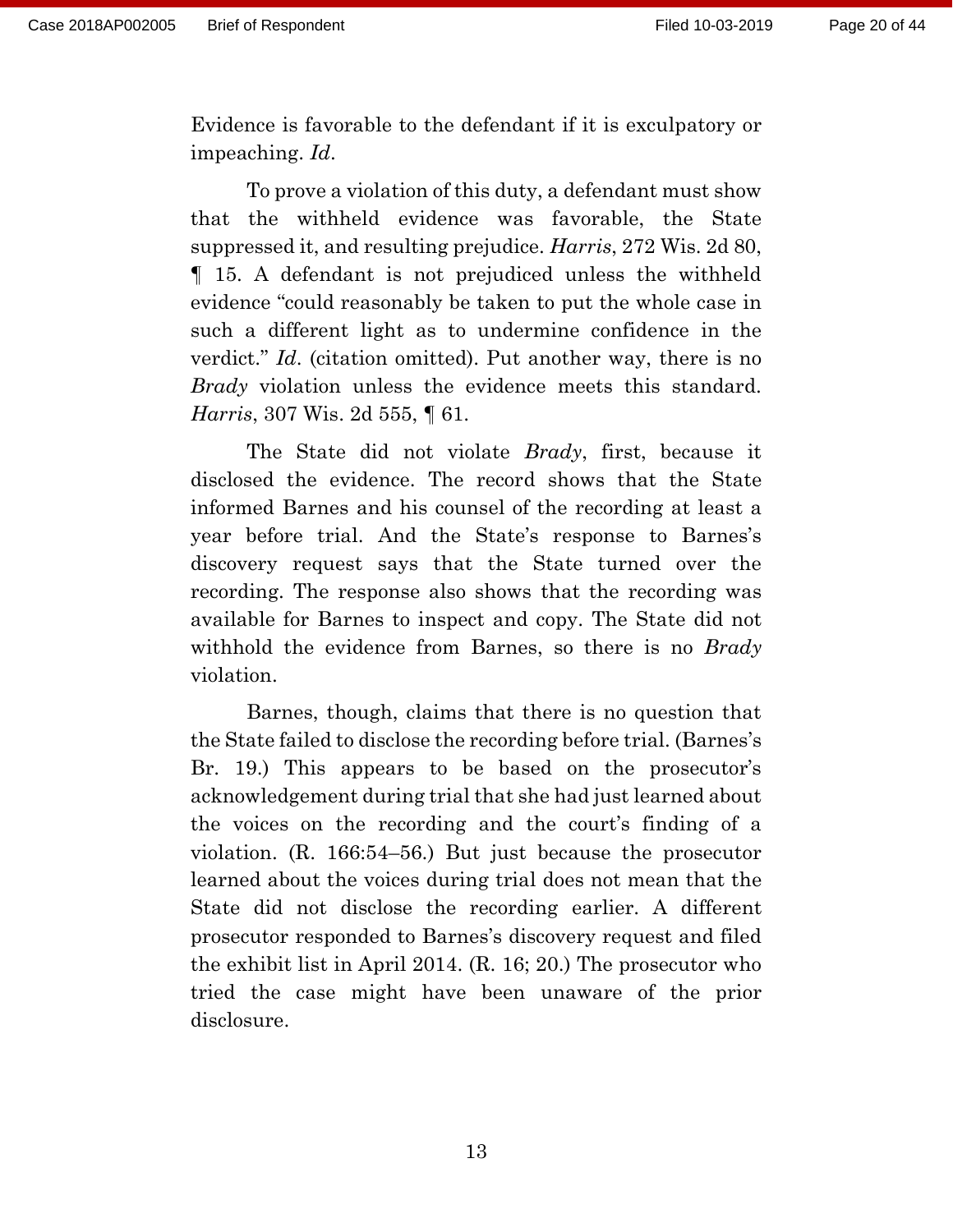Further, Barnes's non-disclosure argument appears to be bound up with the prosecutor's inaccurate representation that there were no voices on the recording. But this also does not establish a *Brady* violation. Again, if the State disclosed the recording and made it available to Barnes's counsel, it complied with the Constitution. And this Court should reject any suggestion by Barnes now that the prosecutor knowingly misled Barnes and the circuit court. (Barnes's Br. 16.) Below, no one, including Barnes, said that the prosecutor did anything other than make an honest, good-faith mistake by relying on law enforcement's description of the recording. (R. 166:54–60.)

But even assuming that the State violated its *Brady* duty to disclose the recording, Barnes's claim still fails because the evidence was not material. Barnes has not shown a reasonable probability of a different result had the State disclosed the evidence.

Barnes contends that the evidence was favorable to him because it showed that Winterscheidt incorrectly testified that the recording contained no voices. (Barnes's Br. 19.) But this was undisputed because Barnes established at trial that Winterscheidt was wrong. Barnes proved that there were voices on the recording and got Winterscheidt to admit that his testimony was incorrect. Cumulative evidence is not material, particularly when it only gives an additional basis to impeach an already-impeached witness. *See Rockette*, 294 Wis. 2d 611, ¶ 41.

Next, Barnes argues that he was prejudiced because he could have used the recording to impeach Winterscheidt's testimony that Marciniak told him that he and Barnes did not speak during the sale. (Barnes's Br. 19–20; R. 167:122.) But Barnes did this. Barnes learned about the voices on the recording before Marciniak's testimony, and he was allowed to recall Winterscheidt to ask him about the recording. (R. 166:64, 160; 167:235–36, 289.) Barnes asked Marciniak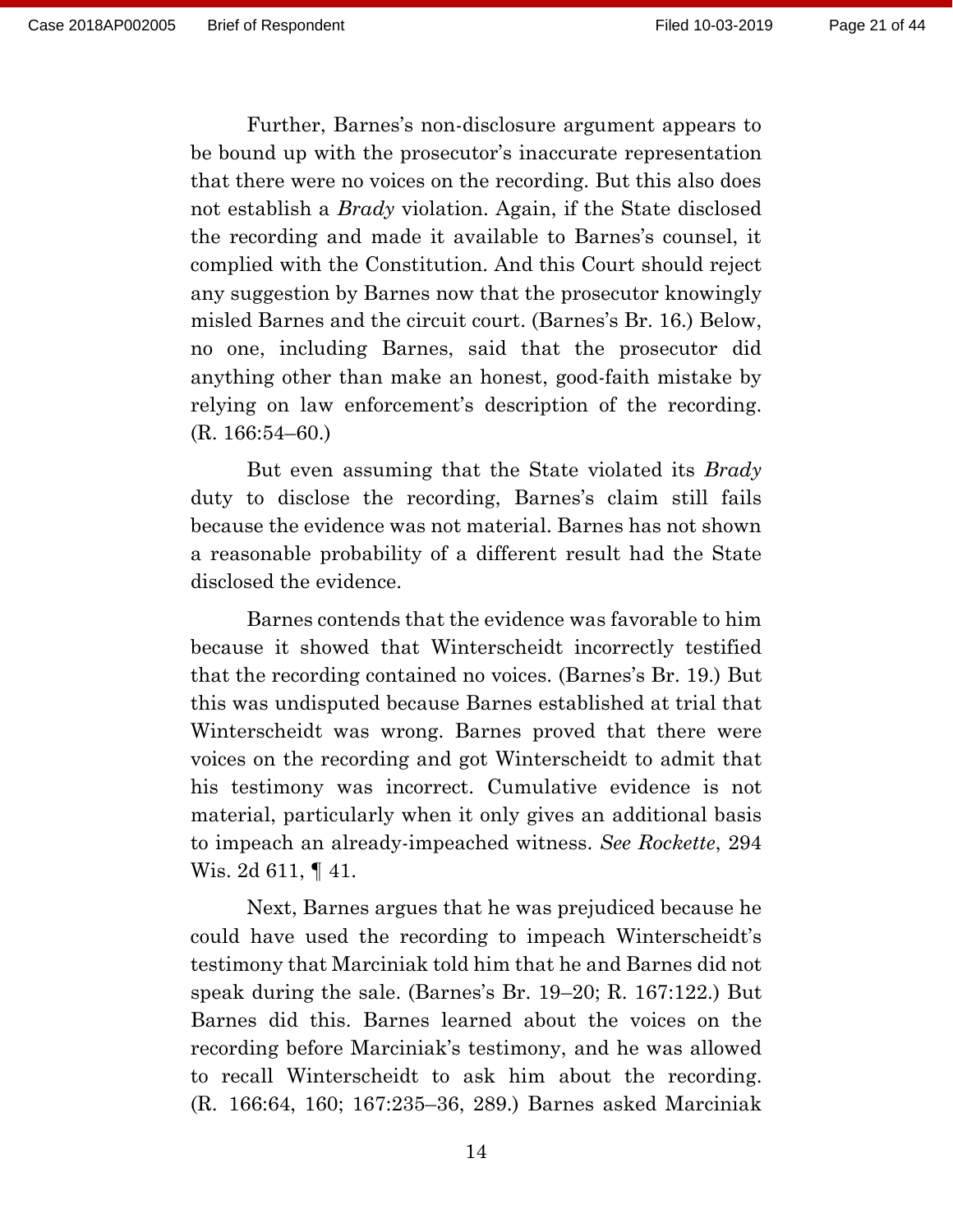whether the men spoke to each other during the sale. (R. 166:119–20.) He also impeached Winterscheidt's testimony that there were no voices on the recording. (R. 166:161.). Barnes was able to use the recording as impeachment despite learning during trial that it contained voices. *See Harris*, 307 Wis. 2d 555, ¶ 63 (*Brady* requires disclosure of evidence in time for defendant to effectively use it, not pretrial disclosure).

Barnes also argues that he was unable to enhance the recording mid-trial to determine what was said. (Barnes's Br. 20.) He claims that the brief snippet of conversation is ambiguous about who was selling the methamphetamine and, thus, helpful to his defense. (Barnes's Br. 20.)

This Court should reject this argument. Evidence that could form the basis for further investigation is not necessarily material under *Brady*. *Harris*, 272 Wis. 2d 80, ¶ 16. And, as argued, Barnes has not developed an adequate argument showing how the recording's content was favorable to him. *Pettit*, 171 Wis. 2d at 646–47. He does not, for example, explain how the phrases "How much dough" and "We're good on that other one, right?" create ambiguity. And, again, the supposed ambiguity is limited given that the jury would have known who was speaking based on other evidence. The impeachment value of the voices was their existence, not what they said. Barnes has not shown otherwise.

Barnes last contends that dismissal, rather than a new trial, is required due to the egregiousness of this and other discovery violations by the State. (Barnes's Br. 20–21.) Barnes points to what he claims are the State's false statements about the recording. (Barnes's Br. 20–21.) But this contradicts the circuit court's finding and Barnes's own admission that the State did not intentionally misrepresent anything. (R. 166:54–60.) He also notes that the State failed to disclose the reports of one of the investigating officers and its consideration to Marciniak for his cooperation until the eve of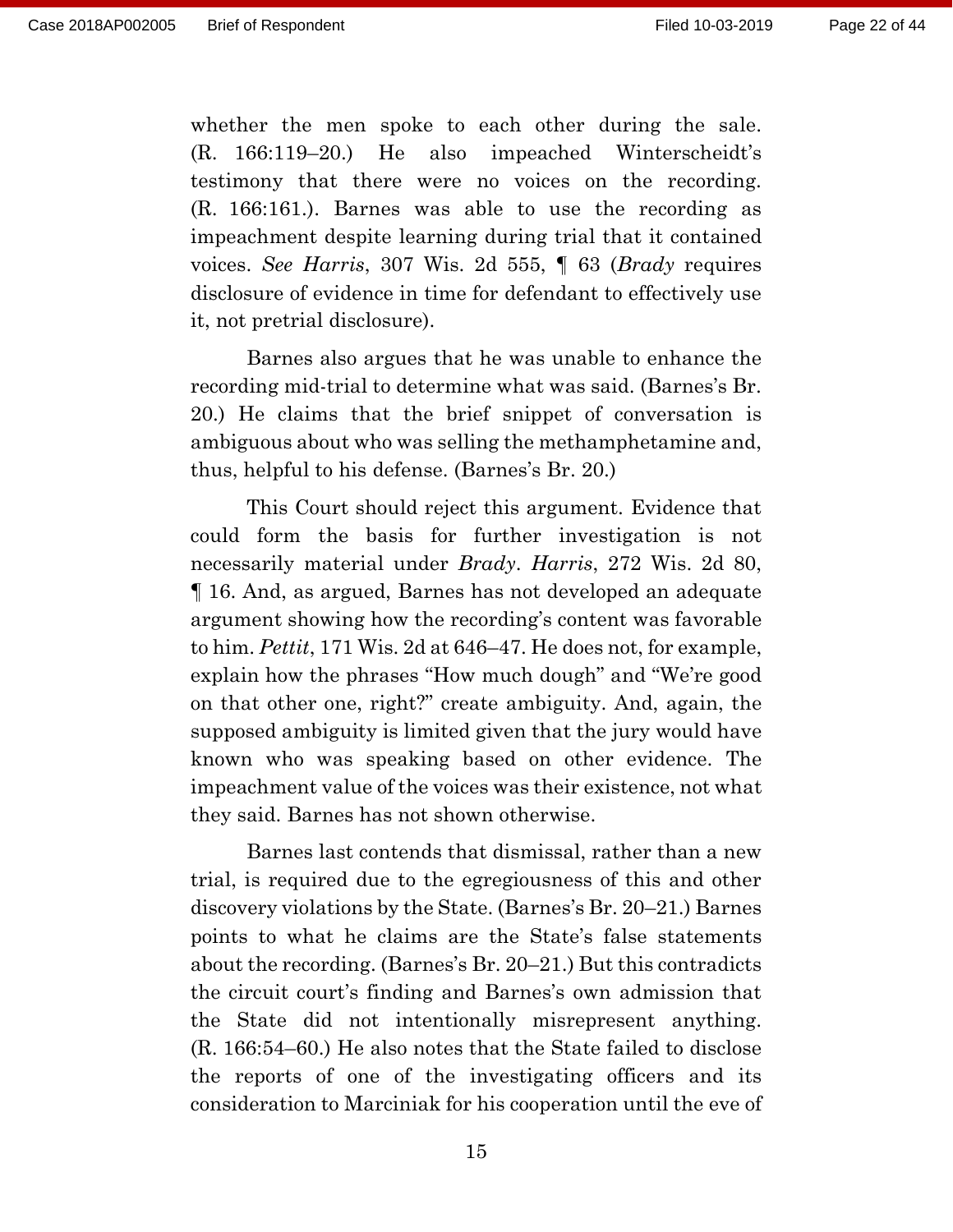trial. (Barnes's Br. 20–21.) But the court did not allow the officer to testify, and Barnes was able to effectively impeach Marciniak about his cooperation. (R. 166:97–119; 167:3–6.) Finally, Barnes complains about Winterscheidt's testimony that there were no voices on the recording. (Barnes's Br. 20– 21.) But, as argued, Barnes adequately showed at trial that this testimony was incorrect.

And Barnes is wrong that his case should be dismissed for the alleged *Brady* violation. He cites only federal cases for this proposition. (Barnes's Br. 21.) Barnes points to nothing in Wisconsin case law that authorizes such an extreme remedy in any case, let alone one like this where the defendant was able to take advantage of the State's mistakes. As the circuit court found, Barnes got the "best of both worlds" by keeping the recording's contents out of trial but also using them to impeach the State's witnesses. (R.180:75–77.) Barnes is not entitled to relief on his *Brady* claim.

**II. The circuit court did not erroneously deny Barnes's request for a mistrial based on the admission of evidence suggesting that he had previously sold drugs to Marciniak.**

Barnes next argues that the circuit court should have granted his request for a mistrial because the jury heard evidence that he had previously sold drugs to Marciniak. (Barnes's Br. 23–29.) Barnes contends that this violated the court's pretrial order barring admission of other-acts evidence that Barnes had previously sold Marciniak drugs. (Barnes's Br. 23–29.)

The circuit court did not err. The evidence, at best, minimally violated the court's order and did not warrant a mistrial.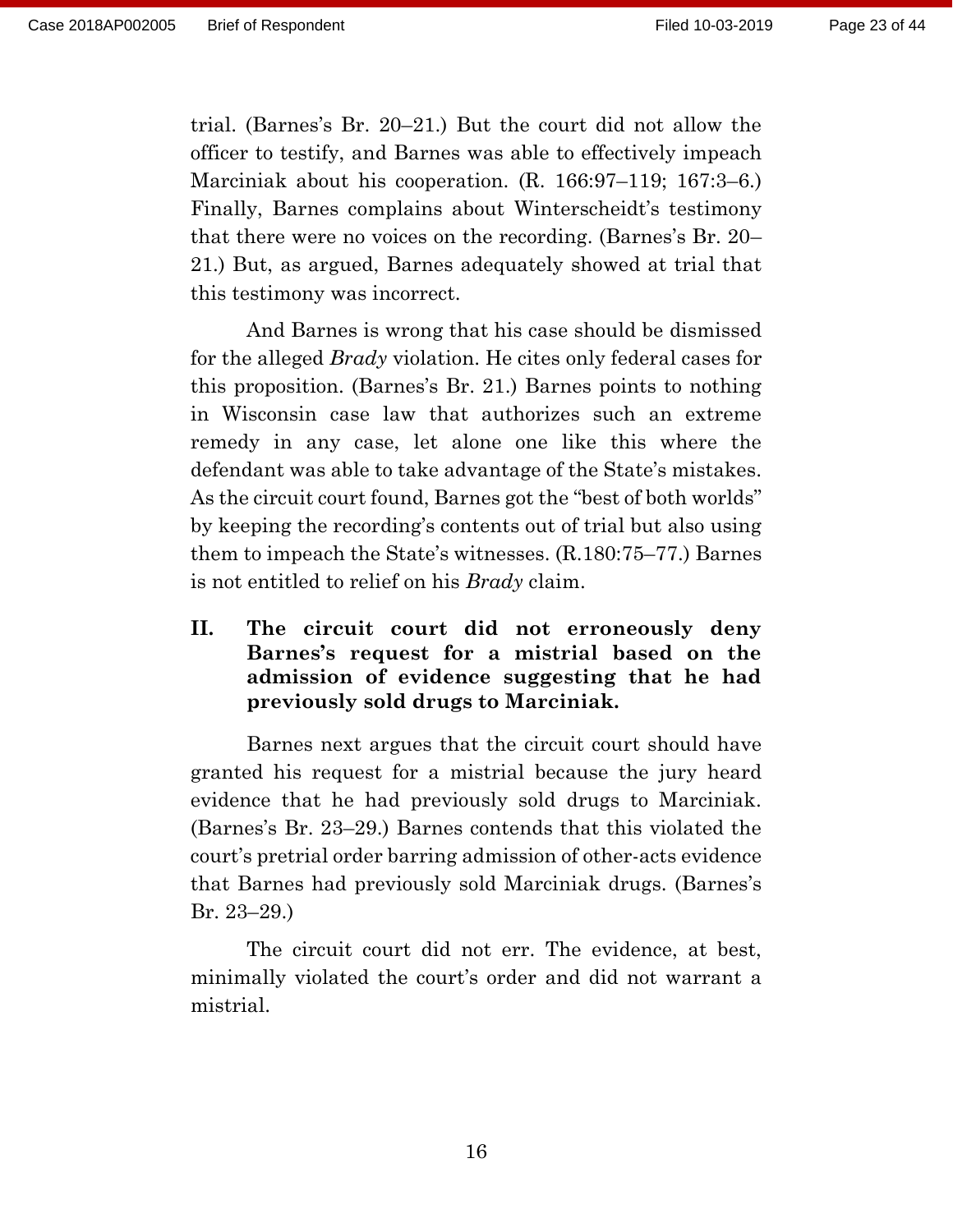Page 24 of 44

#### **A. Additional facts.**

Before trial, Barnes moved to prohibit "[a]ny mention" of "previous drug transactions" between him and Marciniak. (R. 65:1.) The State said that it was not trying to admit any such evidence, so the court granted Barnes's motion. (R. 167:10–11.) The court told the State to instruct its witnesses not to discuss prior transactions. (R. 167:10–11.)

Barnes identifies seven instances of supposed violations of this order. (Barnes's Br. 24–26.)

The first was during the State's opening statement. The State said that police asked Marciniak where he gets his supply, and Marciniak named Barnes. (R. 167:83.)

The second was during the State's examination of Marciniak. The State asked Marciniak how he knew to meet Barnes at a specific bar in Superior. (R. 166:83.) Barnes responded, "Because that's where we always met." (R. 166:83.)

The third instance was also during the State's examination of Marciniak. The State asked him what he did after the transaction, and he replied, "We just usually go our separate ways and that's what we did that day." (R. 166:89.)

The fourth instance was during Barnes's crossexamination of Marciniak. Barnes asked Marciniak if he had a conversation with Barnes during the transaction. (R. 166:119–20.) Marciniak replied, "That I don't recall. There usually wasn't any other meeting when we met so I'm going to say probably not." (R. 166:120.)

The fifth instance was also during the crossexamination. Barnes challenged Marciniak's claimed lack of memory about how the men exchanged the drugs and money by reminding him that on direct, he had said they threw the items between their trucks. (R. 166:138–39.) Barnes said that he did not remember exactly what happened but added "that's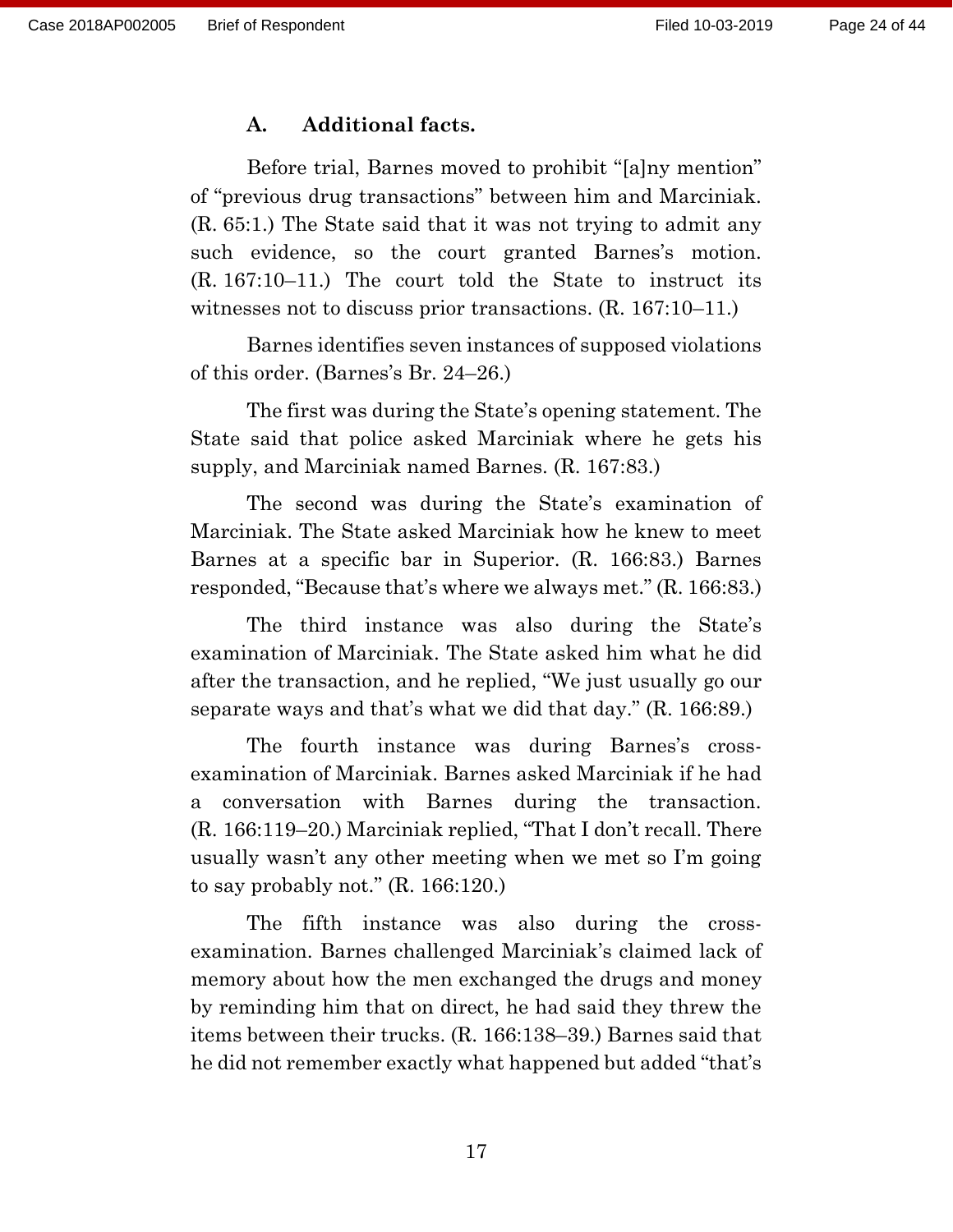where we met before and usually just threw each other's stuff into the vehicle." (R. 166:139.)

The sixth instance was also during cross-examination. Barnes asked Marciniak if he had testified that the men threw the items into each other's trucks. (R. 166:139.) Barnes responded, "I did because that's what had happened in the past." (R. 166:139.)

The seventh instance was during the State's closing. When explaining how police came to target Barnes, it said that Marciniak told police about Barnes and described him as a "bigger supplier" and "the big fish." (R. 166:191.)

After the State rested its case, Barnes moved for a mistrial based on Marciniak's testimony. (R. 166:147–48.) The State explained that it had told Marciniak not to discuss his prior purchases from Barnes. (R. 166:149.) The court denied the motion but said that it would give a cautionary jury instruction if the parties wanted. (R. 166:150.) Barnes did not request an instruction.

Barnes reasserted this claim in his motion for a new trial and his postconviction motion. (R. 90:5–7; 125:14–17.) The court reiterated that it had been willing to give a cautionary instruction and said that the testimony was not serious enough to justify a mistrial. (R. 144:16–20; 180:77– 79.) It also found that Barnes had opened the door to the testimony through his cross-examination of Marciniak. (R. 144:19.)

### **B. The circuit court properly exercised its discretion by denying a mistrial.**

Whether to grant a mistrial is a matter for the circuit court's discretion. *State v. Doss*, 2008 WI 93, ¶ 69, 312 Wis. 2d 570, 754 N.W.2d 150. The court "must determine, in light of the whole proceeding, whether the claimed error was sufficiently prejudicial to warrant a new trial." *Id*.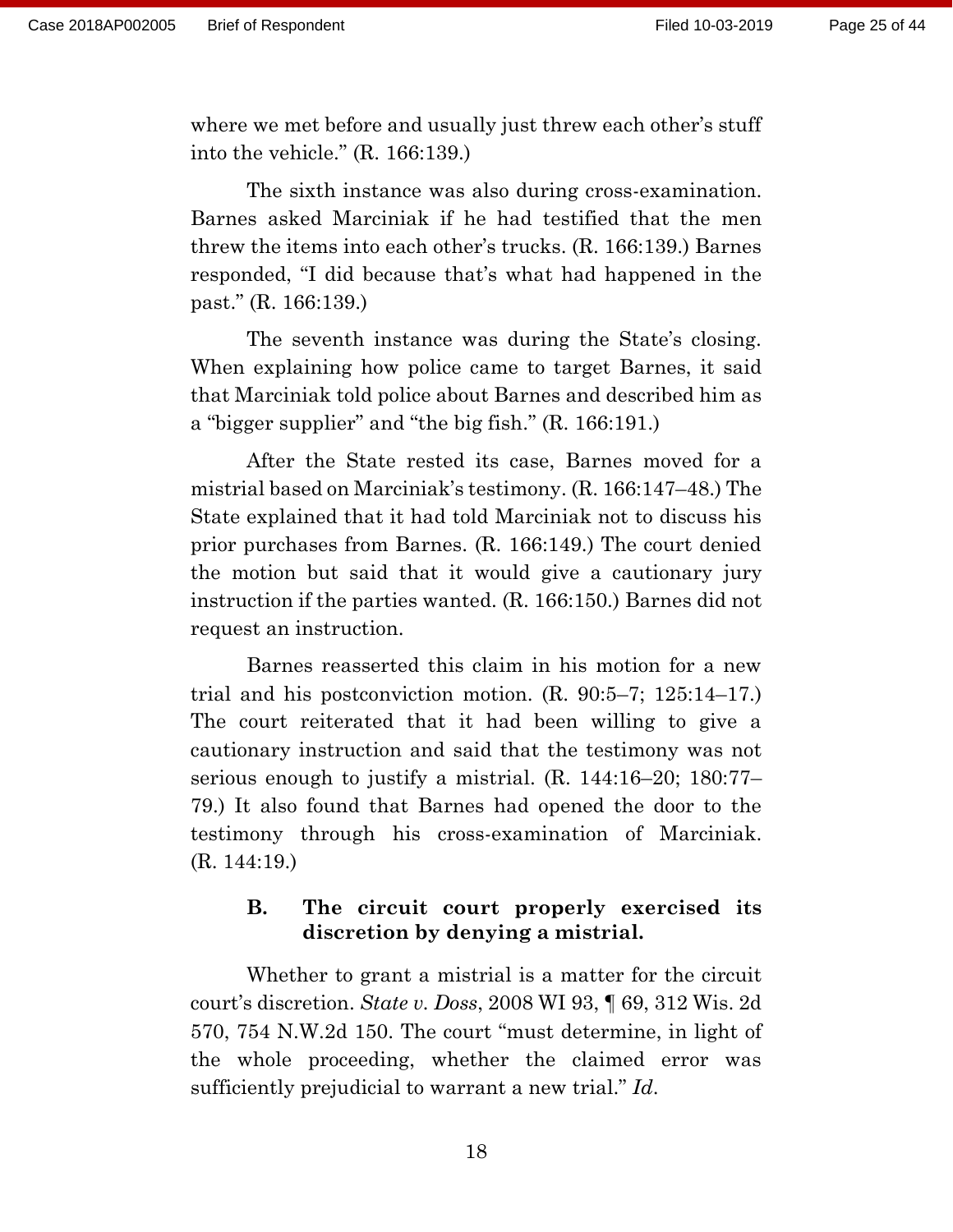On appeal, the defendant must show that the court erroneously exercised its discretion in denying the mistrial request. *State v. Ross*, 2003 WI App 27, ¶ 47, 260 Wis. 2d 291, 659 N.W.2d 122. A court properly exercises its discretion when it has examined the relevant facts, applied the proper legal standard, and engaged in rational decision making. *State v. Bunch*, 191 Wis. 2d 501, 506–07, 529 N.W.2d 923 (Ct. App. 1995).

When exercising its discretion, the circuit court should always look to alternatives short of declaring a mistrial, including the use of cautionary instructions. *See State v. Moeck*, 2005 WI 57, ¶¶ 71–72, 78–79, 280 Wis. 2d 277, 695 N.W.2d 783; *State v. Adams*, 221 Wis. 2d 1, 17, 584 N.W.2d 695 (Ct. App. 1998). This is because not all errors warrant a mistrial. *State v. Givens*, 217 Wis. 2d 180, 191, 580 N.W.2d 340 (Ct. App. 1998).

The circuit court did not erroneously exercise its discretion when it denied Barnes's motion for a mistrial. The court correctly recognized that the evidence suggesting that Barnes had previously sold Marciniak drugs was not, in the context of the entire trial, sufficiently serious to require a mistrial.

Marciniak's testimony and the State's comments were, in the circuit court's word, "innocuous." (R. 144:16; 166:149– 50.) None of them revealed specific details about any prior transactions, such as the type or amount of drug, the sale price, or dates. Instead, the testimony and comments, at worst, give rise to an inference that, at some unknown time in the past, Barnes sold Marciniak an unspecified type and amount of drug in a Superior parking lot and that they did not talk much during the transaction. Without details, it is unlikely that the jury would draw the inference prohibited by Wis. Stat. § 904.04(2)—that Barnes sold Marciniak four ounces of methamphetamine in April 2013 because he had done something very similar in the past. Thus, even if the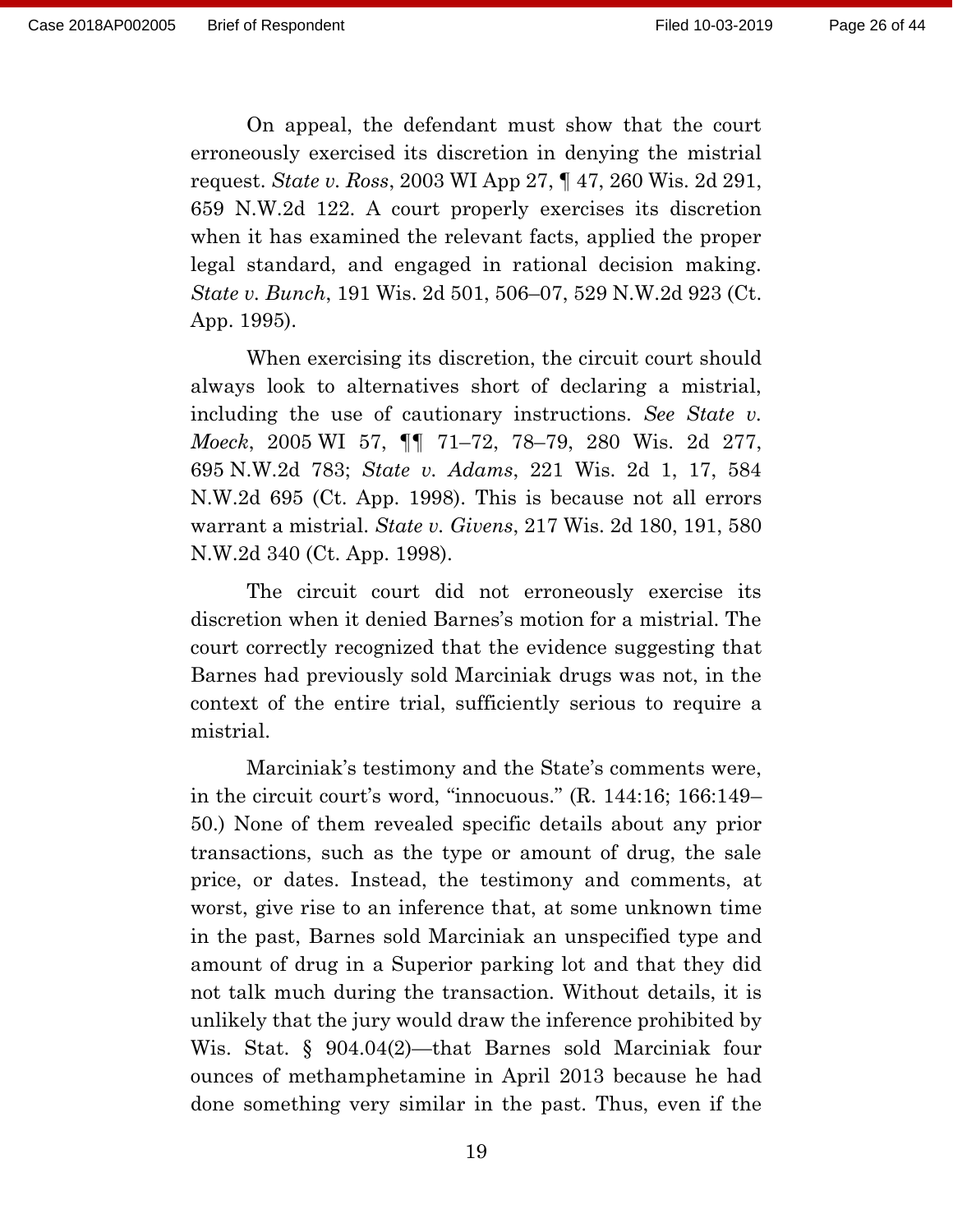comments and testimony were improper, they did not justify a mistrial.

The court's decision was also consistent with the almost-certain likelihood that the jury already believed that Barnes had previously sold drugs to Marciniak. The jury knew that Marciniak had given Barnes's name to police and worked with them to set up the sale. A reasonable inference from this information is that Marciniak knew that Barnes had sold methamphetamine and likely sold it to him in the past. It would have been almost impossible to keep the jury from inferring this given the nature of the crime. And because the State's comments and Marciniak's testimony did nothing more than vaguely suggest prior sales instead of giving details, there was no need for a mistrial.

In addition, the court was right to conclude that Barnes opened the door to evidence that he had previously sold drugs to Marciniak. The curative admissibility doctrine, also known as "opening the door," applies when one party "takes advantage of a piece of evidence that would normally be inadmissible." *State v. Dunlap*, 2002 WI 19, ¶ 14, 250 Wis. 2d 466, 640 N.W.2d 112. When this happens, the court may allow the opposing party to present otherwise inadmissible evidence to prevent unfairness. *Id*.

Here, Barnes opened the door to evidence that he had previously sold drugs to Marciniak by arguing that Marciniak was the seller. Barnes's defense was that Marciniak sold him drugs for his girlfriend. (R. 166:202.) Barnes called Marciniak a "confessed drug dealer" and pointed to his prior convictions for selling drugs. (R. 166:202.) He also suggested that Marciniak had access to a significant amount of methamphetamine that he could turn over to the police while claiming that he got it from Barnes. (R. 166:202–06.) Evidence that Barnes had previously sold drugs rebuts this defense by showing that Barnes was the seller, not the buyer, in his relationship with Marciniak. And other-acts evidence is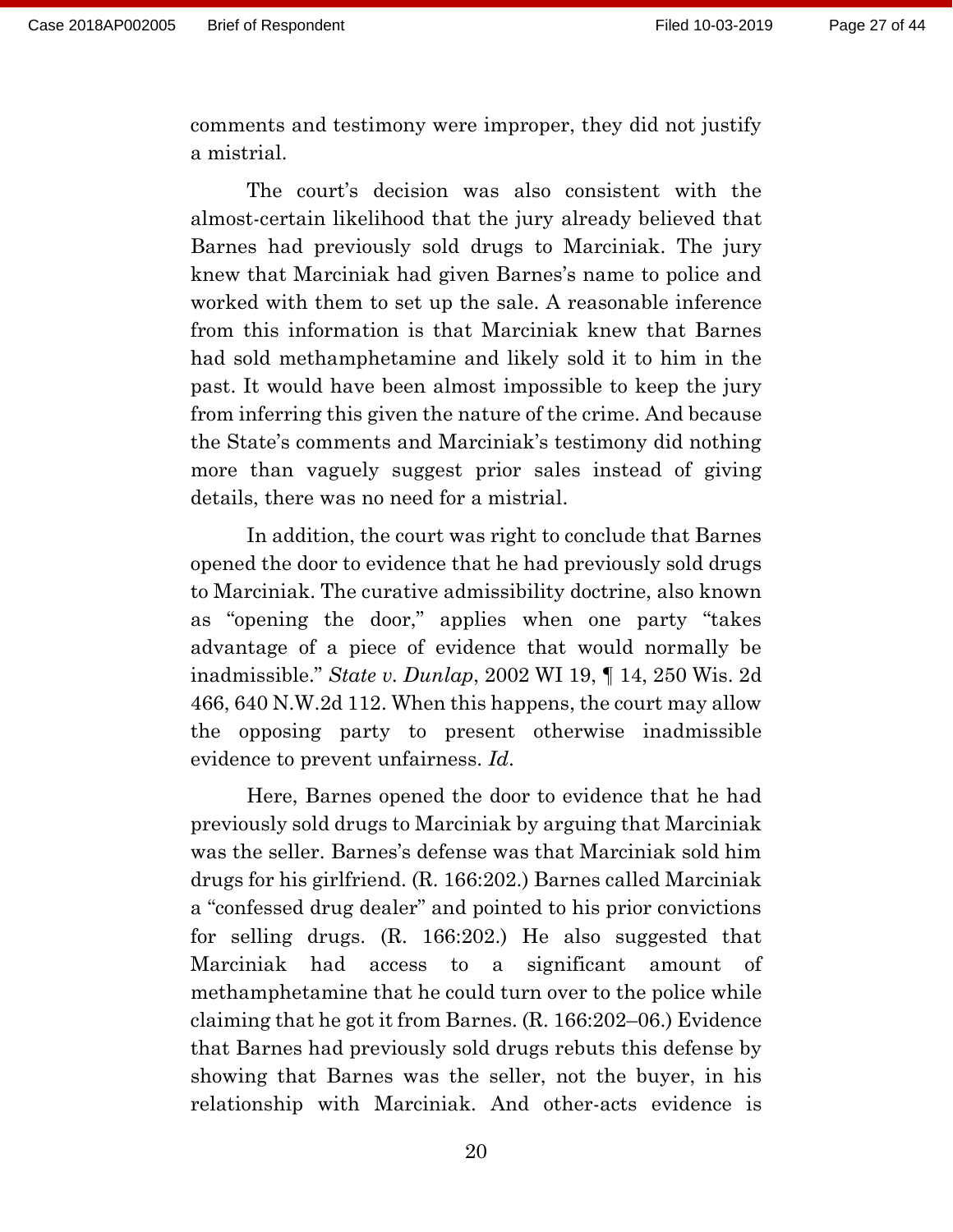admissible to show identity, intent, and plan. Wis. Stat.  $§ 904.04(2)(a).$ 

The court did not articulate this rationale for denying Barnes a mistrial. But this Court is not bound by the circuit court's reasoning and may affirm a discretionary decision if there is any basis for it under the facts of record. *See State v. Davidson*, 2000 WI 91, ¶ 53, 236 Wis. 2d 537, 613 N.W.2d 606; *State v. Smiter*, 2011 WI App 15, ¶ 9, 331 Wis. 2d 431, 793 N.W2d 920. It was reasonable for the court to conclude that Barnes opened the door to the very limited testimony suggesting that he previously sold drugs to Marciniak.

The circuit court also did not erroneously exercise its discretion because it considered and offered Barnes the lessdrastic option of a cautionary jury instruction. Such an instruction "can go far to cure any adverse effect attendant with the admission of the other acts evidence." *State v. Sullivan*, 216 Wis. 2d 768, 791, 576 N.W.2d 30 (1998) (quotation marks and brackets omitted). Jurors are presumed to follow such instructions. *State v. Grande*, 169 Wis. 2d 422, 436, 485 N.W.2d 282 (Ct. App. 1992).

The court instructed the jury that opening statements and closing arguments are not evidence. (R. 166:217; 167:81.) This presumably cured any potential prejudice from the State's comments. The court did not give a cautionary instruction about other-acts evidence, such as Wis. JI– Criminal 275, that would apply to Marciniak's testimony. But that is because Barnes did not accept the court's invitation to ask for one. Barnes's claim that the evidence required a mistrial rings hollow given his failure to accept the court's offered remedy.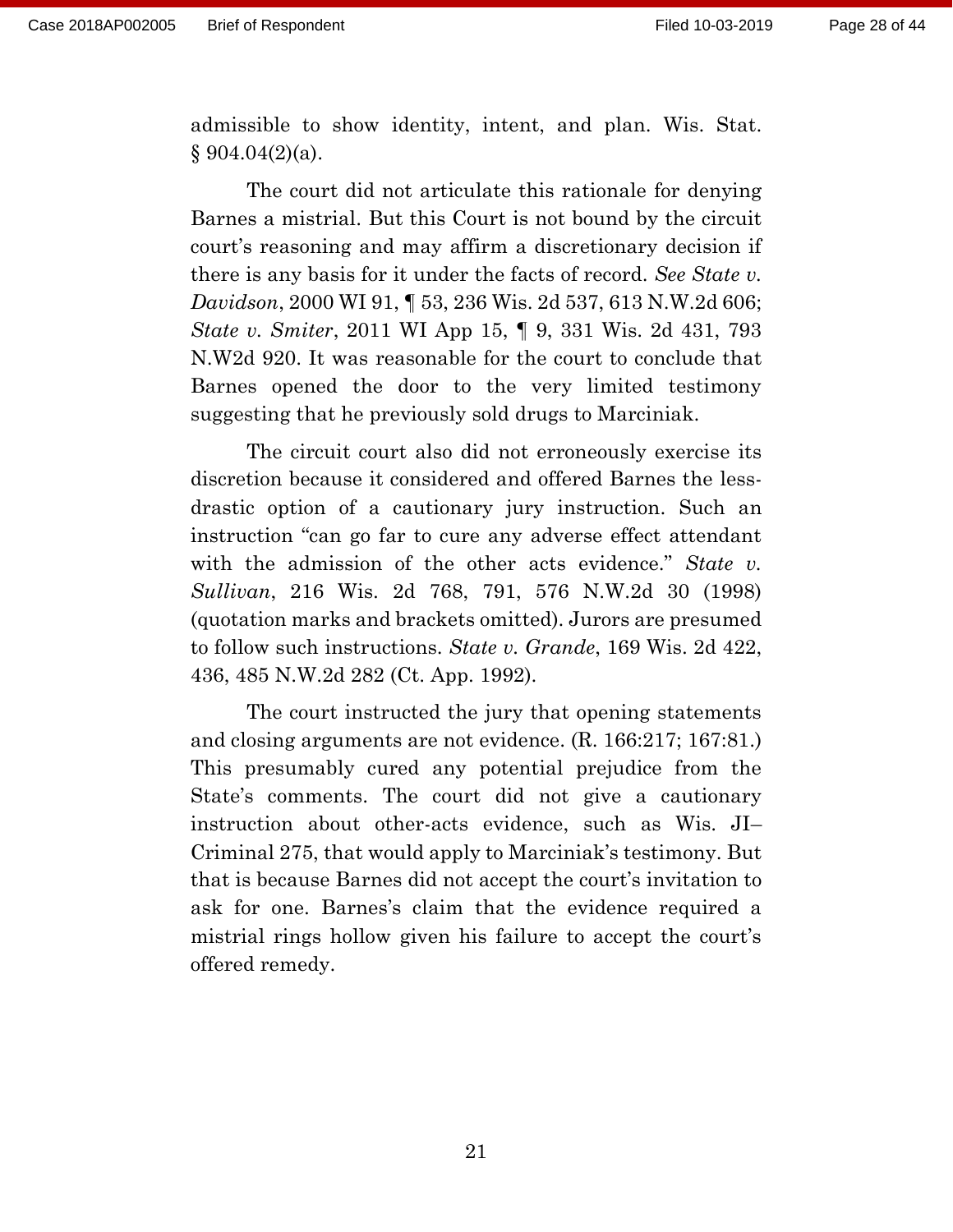#### **C. Barnes has not shown that the court erred.**

This Court should also reject Barnes's arguments that the circuit court erroneously exercised its discretion when it denied his mistrial motion.

Barnes first argues that he did not open the door to the evidence suggesting prior sales. He contends that he was not responsible because the first two references in Marciniak's testimony were on direct examination, and his testimony on cross-examination was nonresponsive to his questions. (Barnes's Br. 27.)

This argument ignores that this Court's review is whether the circuit court erred in light of the entire proceeding. *Doss*, 312 Wis. 2d 570, ¶ 69. Thus, whether Barnes opened the door depends on the whole record. In addition, by the time Barnes moved for a mistrial, he had already opened the door to this testimony in his crossexamination of the officers and Marciniak. And even if the court erred by finding that Barnes had opened the door, this does not mean it erroneously exercised its discretion by denying him a mistrial.

Next, Barnes contends that he adequately preserved his claims by filing a motion in limine. (Barnes's Br. 27.) The State does not challenge the adequacy of Barnes's objections in the circuit court.

Barnes also argues that he was prejudiced by references to the prior transactions. (Barnes's Br. 27–29.) But, as argued, the references contain no details about any transactions. And while they might suggest that the men had prior encounters involving drugs, the jury would have assumed that the men had such a past based on the nature of the case. Barnes also could have mitigated any risk that the jury would make the improper propensity inference from this evidence by taking the court up on its offer for a curative instruction. His failure to do so is, in effect, a concession the comments and the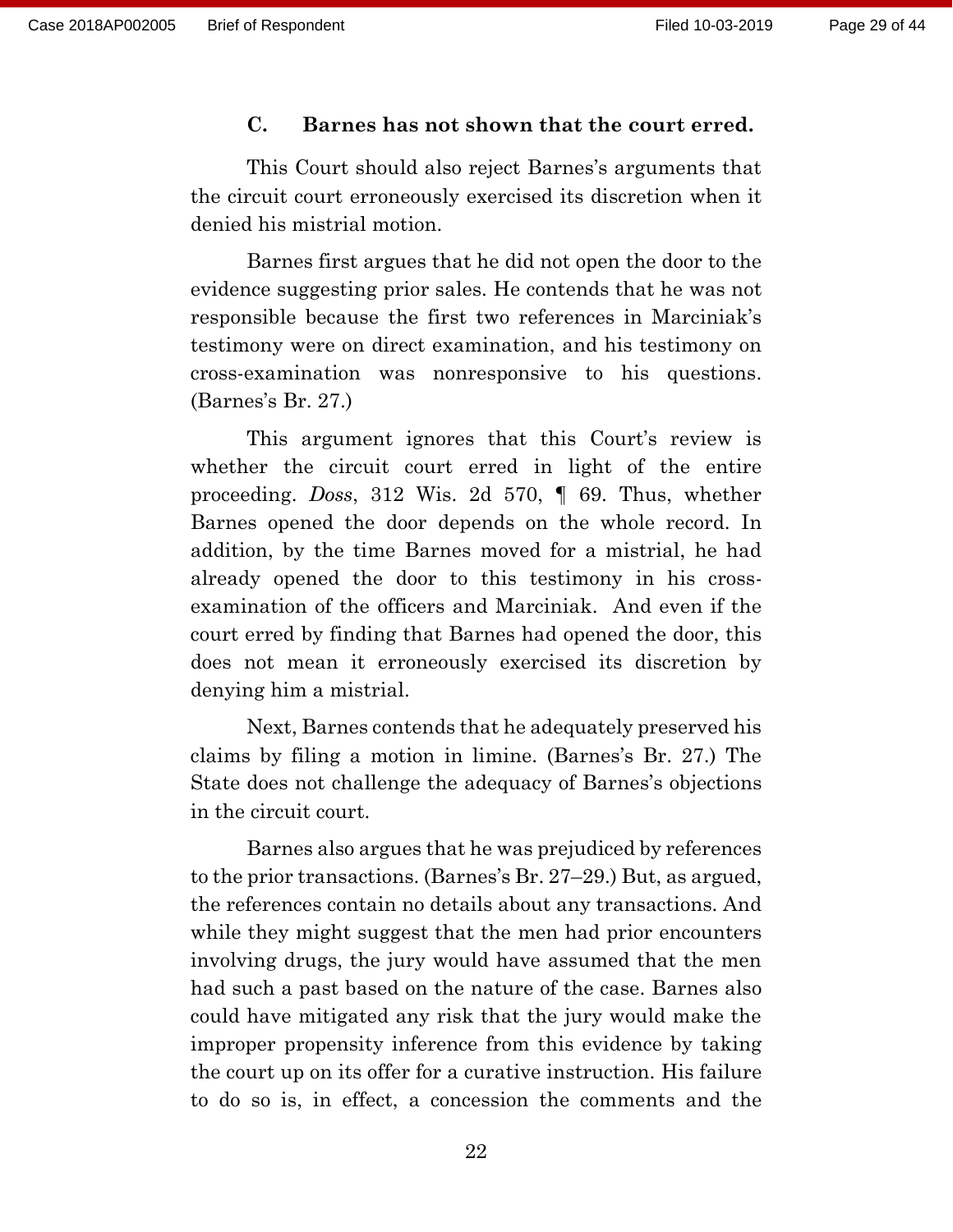testimony did not violate his rights. *See Doss*, 312 Wis. 2d 570, ¶ 83.

Finally, Barnes contends that the court applied the wrong legal standard when it held that Barnes had not shown a "manifest injustice" requiring a mistrial. (Barnes's Br. 28; R. 144:20; 166:150.) But this Court can affirm a discretionary decision if the record supports it. *Davidson*, 236 Wis. 2d 537, ¶ 53. As explained, the record here supports the court's decision to deny Barnes a mistrial.

### **III. Barnes is not entitled to a new trial based any of the claimed evidentiary errors.**

Barnes next argues that five evidentiary decisions by the circuit court denied him a fair trial. The court either did not err, or its errors were harmless.

**A. Barnes opened the door to the admission of testimony that Agent Clauer saw the transaction, which was not hearsay and did not violate his confrontation rights.**

Barnes first argues that the circuit court improperly allowed Winterscheidt to testify that Division of Criminal Investigation Agent Duane Clauer saw the drug sale. (Barnes's Br. 30–35.) He contends that this testimony was hearsay and violated his confrontation rights. (Barnes's Br. 32–34.) Barnes also claims that the court erred by holding that he opened the door to the testimony. (Barnes's Br. 34– 35.)

These arguments fail. The testimony was not hearsay because it not admitted for its truth. The testimony also was admissible as a present sense impression. Further, there was no confrontation violation because Clauer was available for cross-examination. Finally, the circuit court was right that Barnes opened the door to this testimony by repeatedly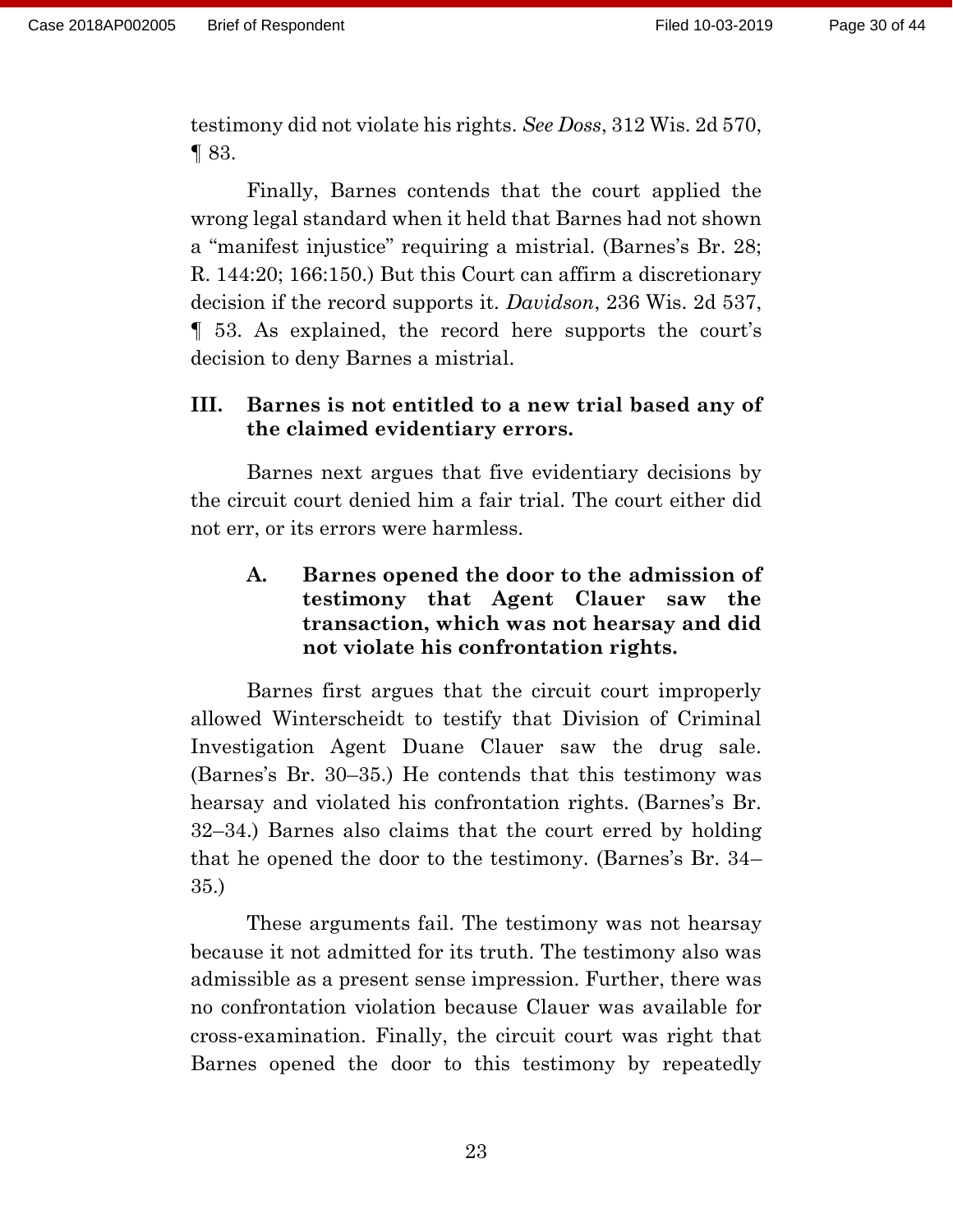suggesting that police had not adequately observed the transaction.

#### **1. Additional facts.**

Clauer said in a report that he saw the drug sale between Barnes and Marciniak. (R. 59:7.) Barnes moved before trial to exclude Clauer's testimony because the State failed to disclose his reports and list him as a witness. (R. 53:3–6; 62:1–6.) The court granted Barnes's motion. (R. 167:3–6.)

During trial, while cross-examining Winterscheidt, Barnes aggressively challenged law enforcement's failure to photograph, video record, or observe the transaction. (R. 167:131–40, 144, 158, 160, 163–64, 170–71, 173–74, 179– 81.)

On redirect, the State asked Winterscheidt if he was aware of any officers who saw the transaction, and he said "Yes." (R. 167:185.) Barnes objected on foundation and hearsay grounds. (R. 167:185.) The State responded that Barnes had opened the door by asking whether the officers had video recorded the transaction. (R. 167:185.) It also indicated that it was offering the testimony to show Winterscheidt's state of mind. (R. 167:185.) The court overruled Barnes's objection. (R. 167:185.)

The State then asked Winterscheidt what the officers who saw the transaction said on the radio after it was over. (R. 167:186.) Winterscheidt said that they had said something like, "[I]t went down, deal is done." (R. 167:186.) He did not know which officer said this, though. (R. 167:186.)

Next, the State asked Winterscheidt if he knew whether any specific officers saw the transaction. (R. 167:186.) Barnes again objected on hearsay and foundation grounds. (R. 167:187.) The State said that it was offering the testimony to show Winterscheidt's state of mind, and the court overruled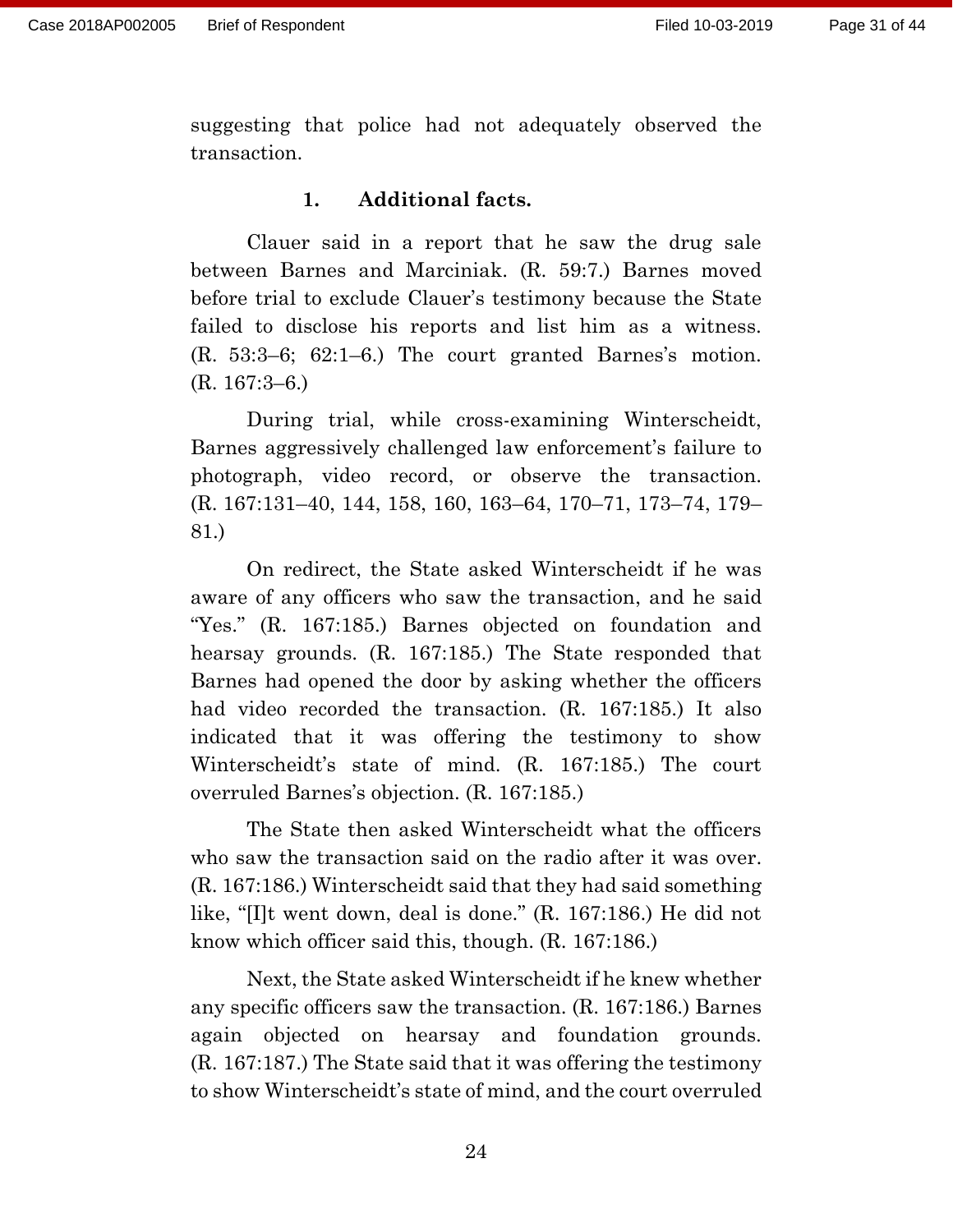the objections. (R. 167:187–88.) Winterscheidt testified that Clauer had seen the transaction. (R. 167:188.) He then explained what he did after learning the transaction had been completed. (R. 167:188.)

The court later explained that it thought Barnes had opened the door to the testimony about Clauer by "repeatedly asking about surveillances and wouldn't that be important to do video surveillance." (R. 167:202–03.) It also said that the testimony was not introduced for its truth but to show Winterscheidt's state of mind. (R. 167:203.) The court offered to give a limiting instruction to the jury about the testimony. (R. 167:203, 205.) Barnes did not ask for a limiting instruction.

The court reiterated its reasoning for overruling Barnes's objection when rejecting his motions for a new trial and for postconviction relief. (R. 144:22–23; 180:79–80.) It also said that it did not believe any error was serious enough to require a new trial. (R. 144:23; 180:79–80.)

## **2. The circuit court did not erroneously admit the testimony about Agent Clauer.**

The circuit court properly allowed the State to elicit testimony from Winterscheidt that Clauer saw the transaction.

First, the court did not err by holding that Barnes had opened the door to the testimony. At trial, Barnes knew that Clauer had reported seeing the transaction. But Barnes had been able to prevent Clauer from testifying because the State failed to timely disclose him as a witness. Barnes then argued that law enforcement had inadequately surveilled the transaction despite knowing that Clauer had claimed to see it. Barnes defended himself with a theory that he knew was undermined by evidence that the court had ruled inadmissible. It was not error for the court to conclude that,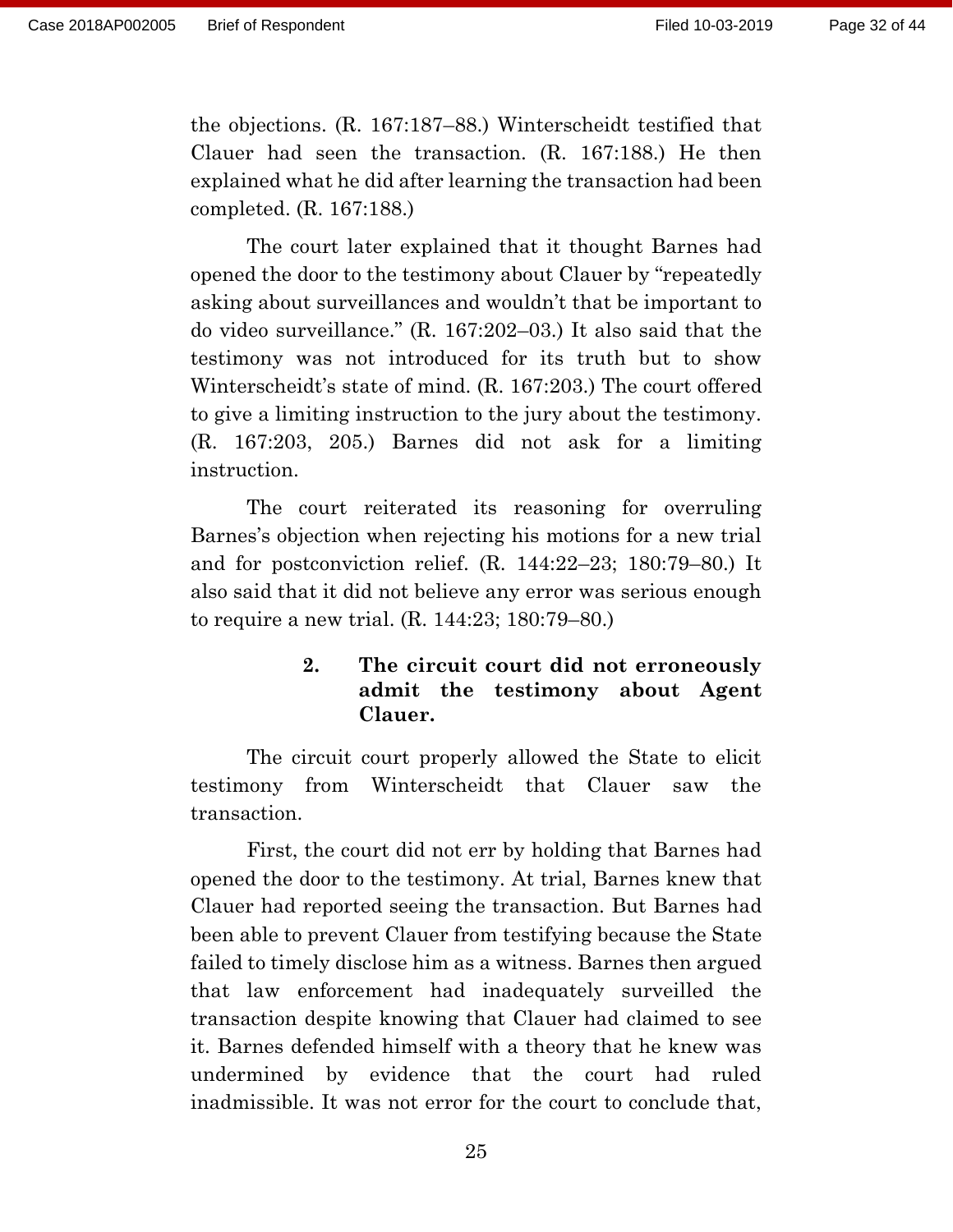by doing so, Barnes had opened the door to the admission of that evidence.

Barnes contends that it is "illogical" that he opened the door because he attacked law enforcement's failure to video record or photograph the transaction, not its failure to observe it. (Barnes's Br. 34–35.) But there is no significant difference between law enforcement's not observing and not recording the transaction. Barnes argued that law enforcement had done a lousy job keeping track of its controlled buy. The court could reasonably conclude that Barnes opened the door with that argument.

Second, the court did not err because Barnes has not shown that the testimony about Clauer was inadmissible hearsay.

Barnes does not explain what he thinks was hearsay. Hearsay is an out-of-court statement offered for its truth. Wis. Stat. § 908.01(3). A statement is "an oral or written assertion" or "nonverbal conduct of a person, if it is intended by the person as an assertion." Wis. Stat. § 908.01(1). Barnes's brief does not identify what assertion Clauer made that Winterscheidt testified about. He has thus not shown that any testimony was hearsay.

Presumably, Barnes means to argue that the hearsay statement is Clauer's telling Winterscheidt that he saw the transaction. Or perhaps he is claiming that Clauer was the officer who said that the deal was done, even though Winterscheidt testified that he did not know who said this.

Assuming that these are the statements Barnes is complaining about, they are not hearsay. The statements were admissible, first, because the State did not introduce them for their truth. Instead, the State introduced this testimony to show the effect Clauer's statements had on Winterscheidt, specifically the actions he took in the investigation after hearing them. Statements introduced to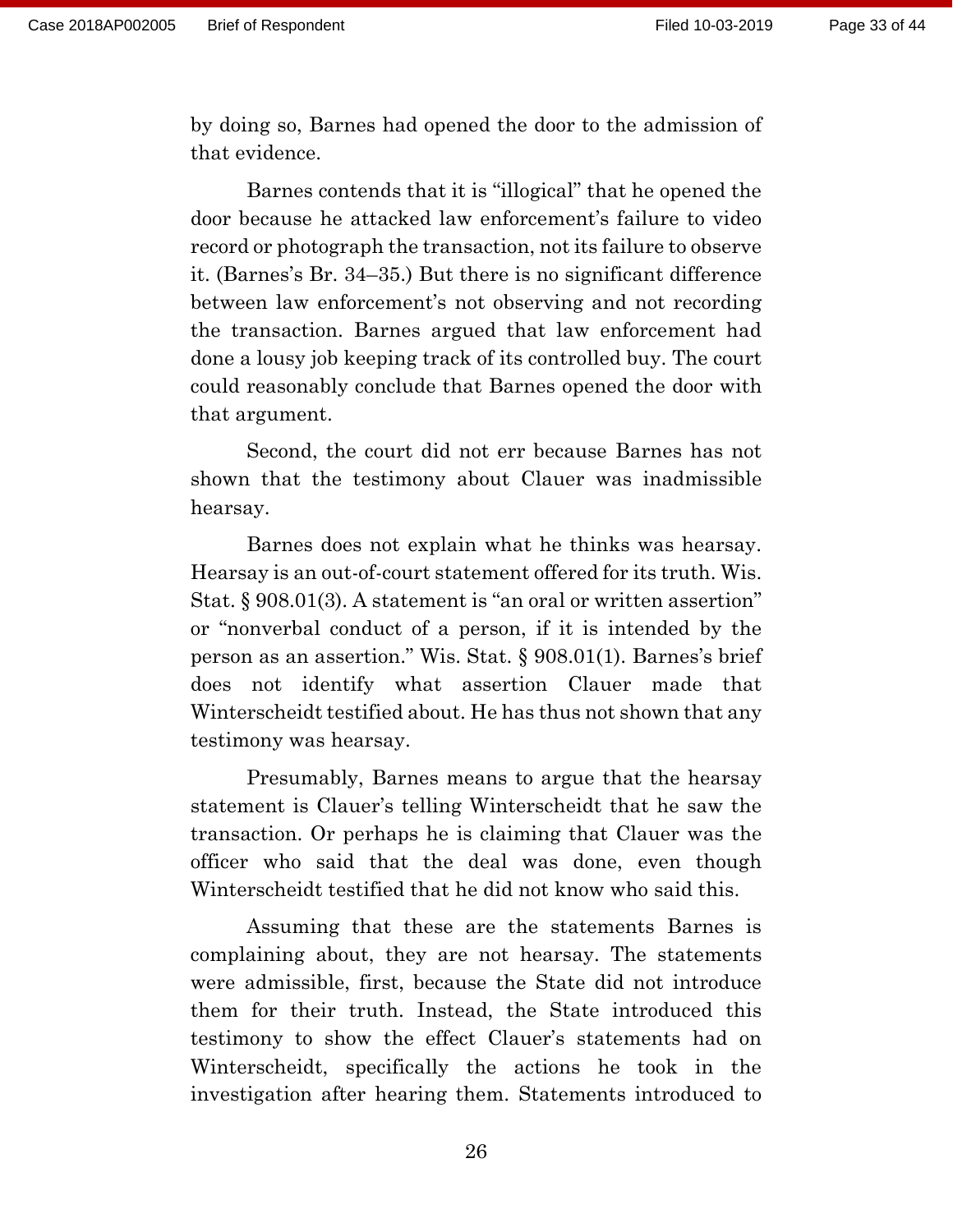show the effect on a listener are not introduced for their truth, and thus, are not hearsay. *See State v. Wilson*, 160 Wis. 2d 774, 779, 467 N.W.2d 130 (Ct. App. 1991).

Second, these statements were not hearsay because they were present sense impressions under Wis. Stat. § 908.03(1). Statements describing an event made while the declarant is observing the event or immediately after are excluded from the hearsay rule. *Wilson*, 160 Wis. 2d at 779. Again, it is unclear precisely what statement Barnes thinks was hearsay. But if Barnes is complaining that Winterscheidt knew that Clauer had seen the transaction because he radioed that the deal was done, that is a present sense impression.

Barnes asks this Court to adopt federal case law governing the introduction of effect-on-the-listener statements to provide background information about criminal investigations. (Barnes's Br. 33–34 (citing *United States v. Reyes*, 18 F.3d 65 (2nd Cir. 1994)).) Barnes, though, offers no argument why this Court should follow *Reyes*.

Moreover, the case does not help Barnes. The *Reyes* court listed multiple factors for courts to consider in assessing whether background evidence is relevant. *Reyes*, 18 F.3d at 70. One of those factors is whether the defendant opened the door to the evidence. *Id.* Barnes opened the door here—had he not aggressively and disingenuously attacked the State's failure to observe the transaction, the evidence about Clauer would not have come in. Further, *Reyes* instructs that one factor for assessing whether the evidence was prejudicial is if a limiting instruction might prevent the jury from improperly relying on the testimony. *Id*. at 71. Here, Barnes declined the circuit court's offer of such an instruction.

Barnes also failed to prove that the admission of the testimony violated his confrontation rights. The Confrontation Clause prohibits the introduction of an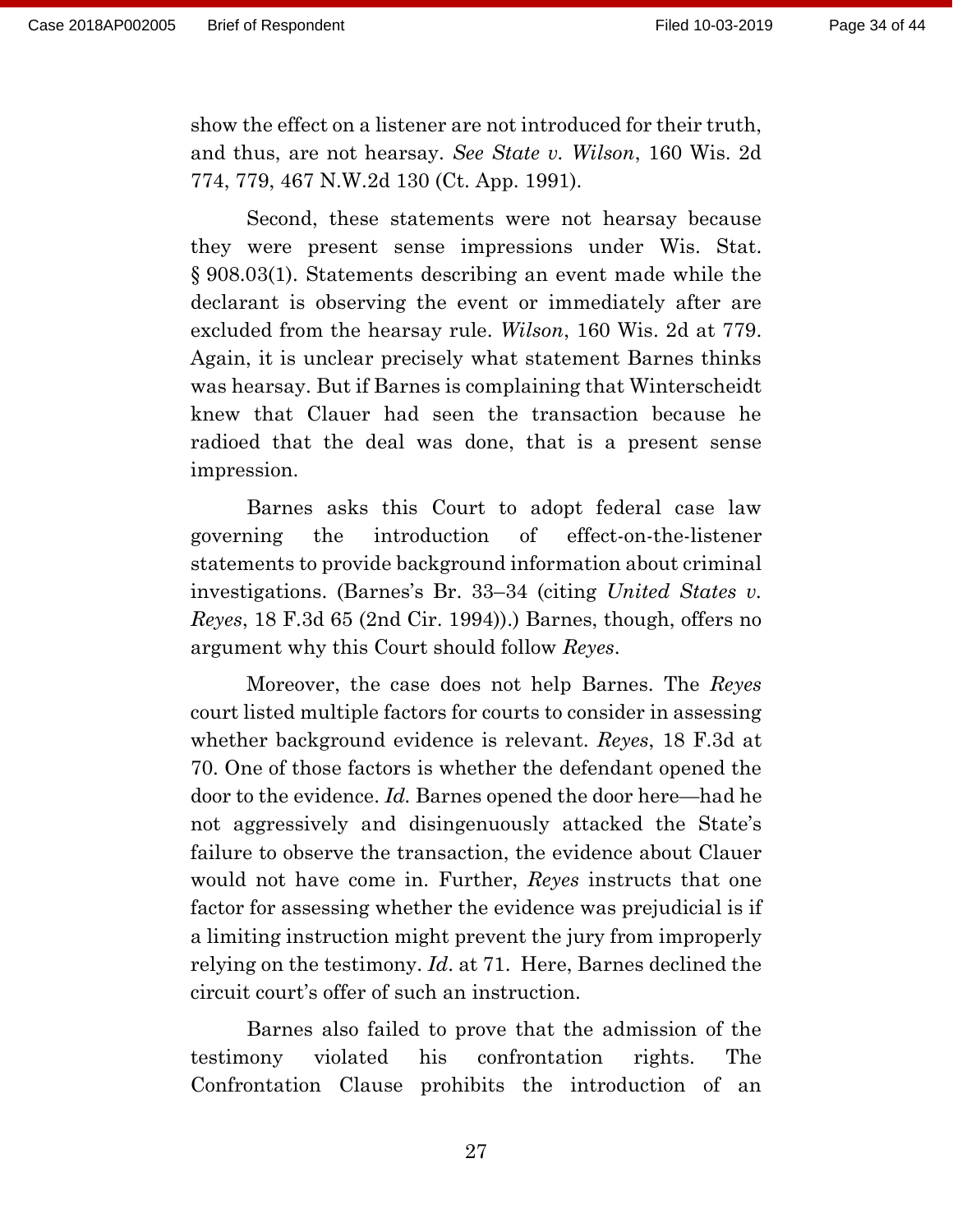unavailable witness's testimonial hearsay statements unless the defendant has had a prior opportunity to cross-examine the witness. *Crawford v. Washington*, 541 U.S. 36, 59 (2004).

The testimony's admission did not violate Barnes's confrontation rights for two reasons.

First, the testimony was not testimonial because the State did not introduce it for the truth of the matter asserted. Only the admission of testimonial hearsay violates the Confrontation Clause. *State v. Hanson*, 2019 WI 63, ¶ 19, 387 Wis. 2d 233, 928 N.W.2d 607.

Second, Clauer was not unavailable for crossexamination. The circuit court excluded Clauer's testimony because the State failed to list him as a witness. But nothing stopped Barnes from calling and cross-examining Clauer about his observations. Barnes asserts that the court's ruling made Clauer unavailable, but he cites no authority for that proposition. And none of the definitions of "unavailability as a witness" in Wis. Stat. § 908.04(1) even arguably apply to a witness who was excluded because of a discovery violation. Barnes thus could have cross-examined Clauer, but he chose not to. The court did not violate his right to confrontation.

### **B. The admission of phone call three did not violate the circuit court's pretrial order.**

Barnes next contends that the circuit court erred by allowing the State to admit evidence of the third telephone call between him and Marciniak that set up the sale. (Barnes's Br. 35–38.) He claims that the court barred admission of the call in a pretrial order. (Barnes's Br. 35–38.) Barnes is wrong because the circuit court never precluded the admission of the call.

Police had recordings of four calls between the men setting up the transaction. The first, second, and fourth calls contained statements by Barnes, which the State successfully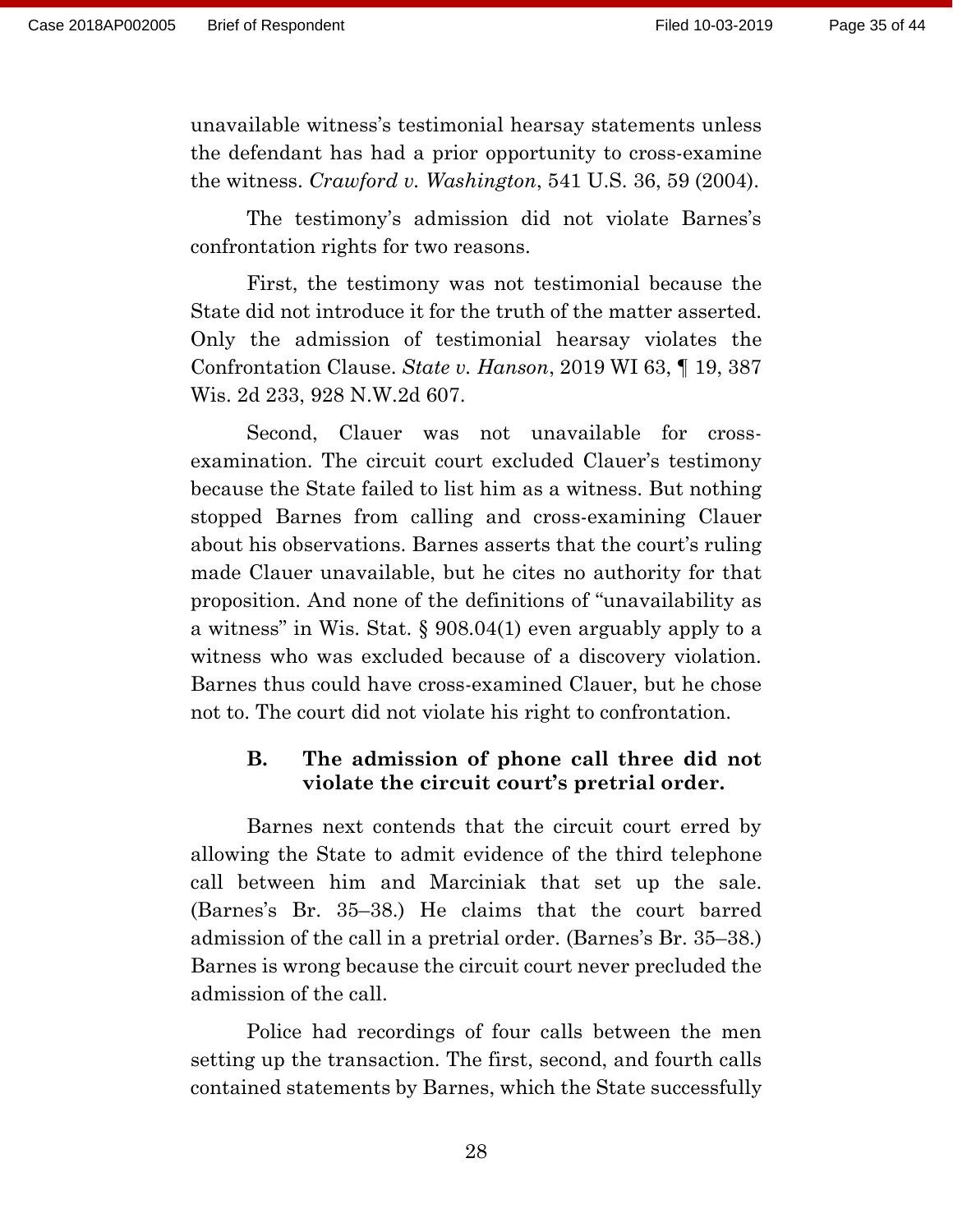moved to admit. (R. 47; 57; 73; 74; 75; 168:41–42.) The third call contained only Marciniak's voice because of a recording malfunction. (R. 167:147–48; 168:40.) At trial, the State was allowed to play the recording of the third call and introduce a transcript of it over Barnes's objection. (R. 167:99–102, 278– 82.)

Barnes argues that the circuit court excluded call three in its pretrial order, so it erred by admitting it at trial. (Barnes's Br. 35–38.) This argument fails because, as the court explained when it denied Barnes's postconviction motion, the order did not bar admission of call number three. (R. 180:81.) The court said that the order addressed only the admission of Barnes's statements, and call three did not contain any. (R. 180:81.)

Barnes now claims that the circuit court erroneously interpreted its own pretrial order. (Barnes's Br. 38.) He contends that the court did not consider that the State's witnesses testified about call three as though his statements were on it. (Barnes's Br. 38.) But this ignores that the jury heard the recording of call three and officer testimony explaining that his voice was not on it. (R. 167:99–100.) And, as argued in the next section, if the testimony that Barnes's voice was on the recordings was admitted in error, it was harmless. This Court should reject Barnes's claim that the court violated its pretrial ruling by admitting call three.

**C. Even if the officers lacked foundation to identify Barnes's voice on the telephone calls, admission of this evidence was harmless error.**

Barnes also argues that the circuit court erroneously overruled his foundation objections to Winterscheidt's and another officer's testimony identifying his voice on the recordings of the phone calls. (Barnes's Br. 38–40.) He claims that neither officer could properly say that he was on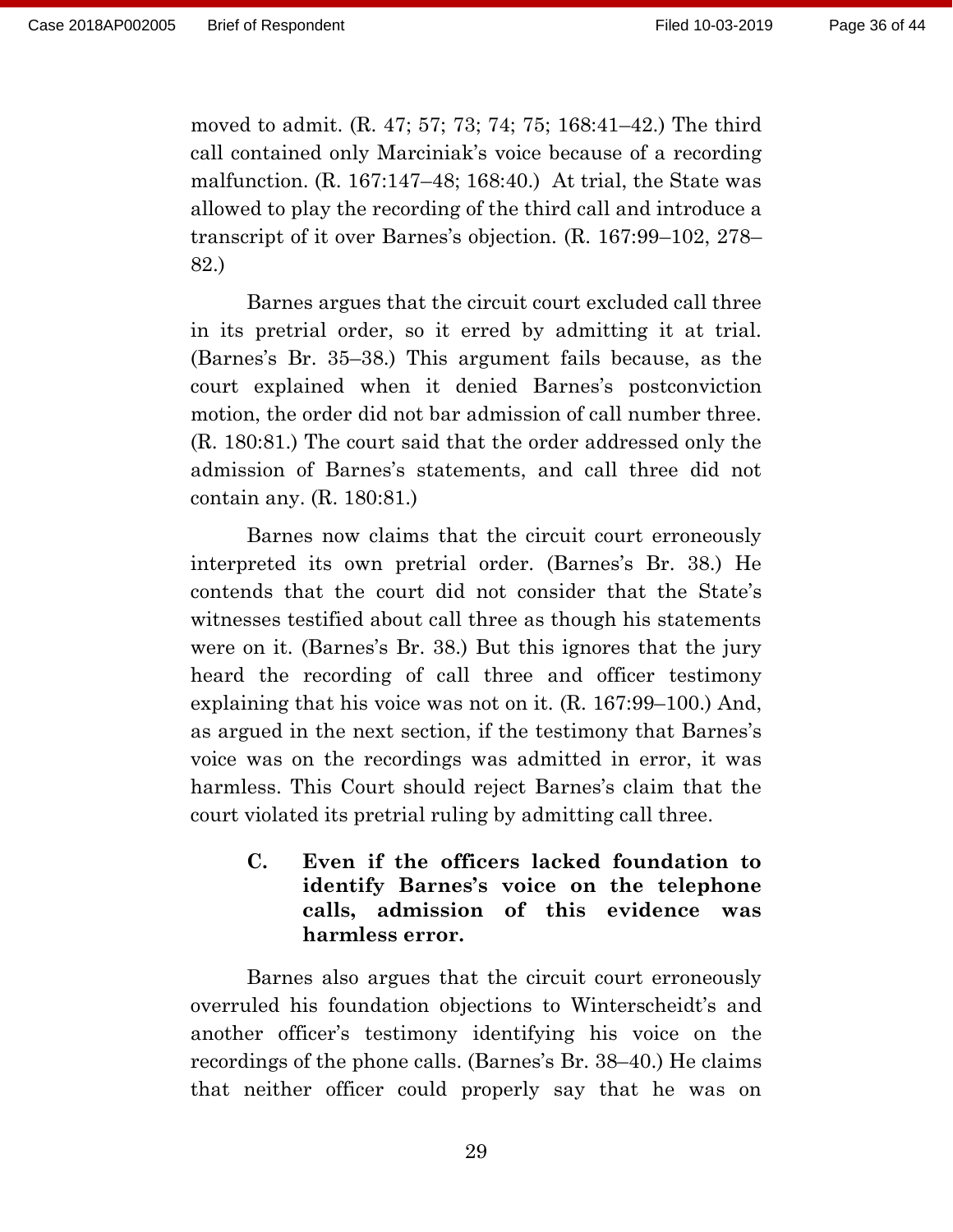recording number three because that recording captured only Marciniak's voice. (Barnes's Br. 38–39.) And he contends that Winterscheidt improperly identified his voice on the remaining recordings because there was no evidence that he knew what Barnes's voice sounded like. (Barnes's Br. 39–40.)

Even assuming that this evidence was improper, its admission was harmless error. An error is harmless if its beneficiary proves beyond a reasonable doubt that the error did not contribute to the verdict obtained. *See Harris*, 307 Wis. 2d 555, ¶ 42. Alternatively stated, an error is harmless if it is "clear beyond a reasonable doubt that a rational jury would have found the defendant guilty absent the error." *See id*. ¶ 43.

When determining whether an error is harmless, a reviewing court "consider[s] the error in the context of the entire trial and consider[s] the strength of untainted evidence." *State v. Thoms*, 228 Wis. 2d 868, 873, 599 N.W.2d 84 (Ct. App. 1999). In applying the harmless-error test, the court considers the nature and strength of the State's case and the defense, the importance of the erroneously admitted evidence, and whether the evidence is duplicative of untainted evidence. *State v. Norman*, 2003 WI 72, ¶ 48, 262 Wis. 2d 506, 664 N.W.2d 97.

Any error in allowing the officers to testify that Barnes's voice was on the recording was harmless. Regarding call three, the jury heard the recording, so it knew that only one of the participant's voices was captured. (R. 66; 167:102.) The jury also heard Marciniak testify, so it almost certainly concluded that the voice on the recording was Marciniak's. (R. 166:64–145.) In addition, the officers' testimony saying that Barnes was on call three was duplicated by Marciniak's proper testimony about the call. (R. 166:79–80.)

In addition, the testimony about all the calls was harmless given the remaining evidence at trial. The jury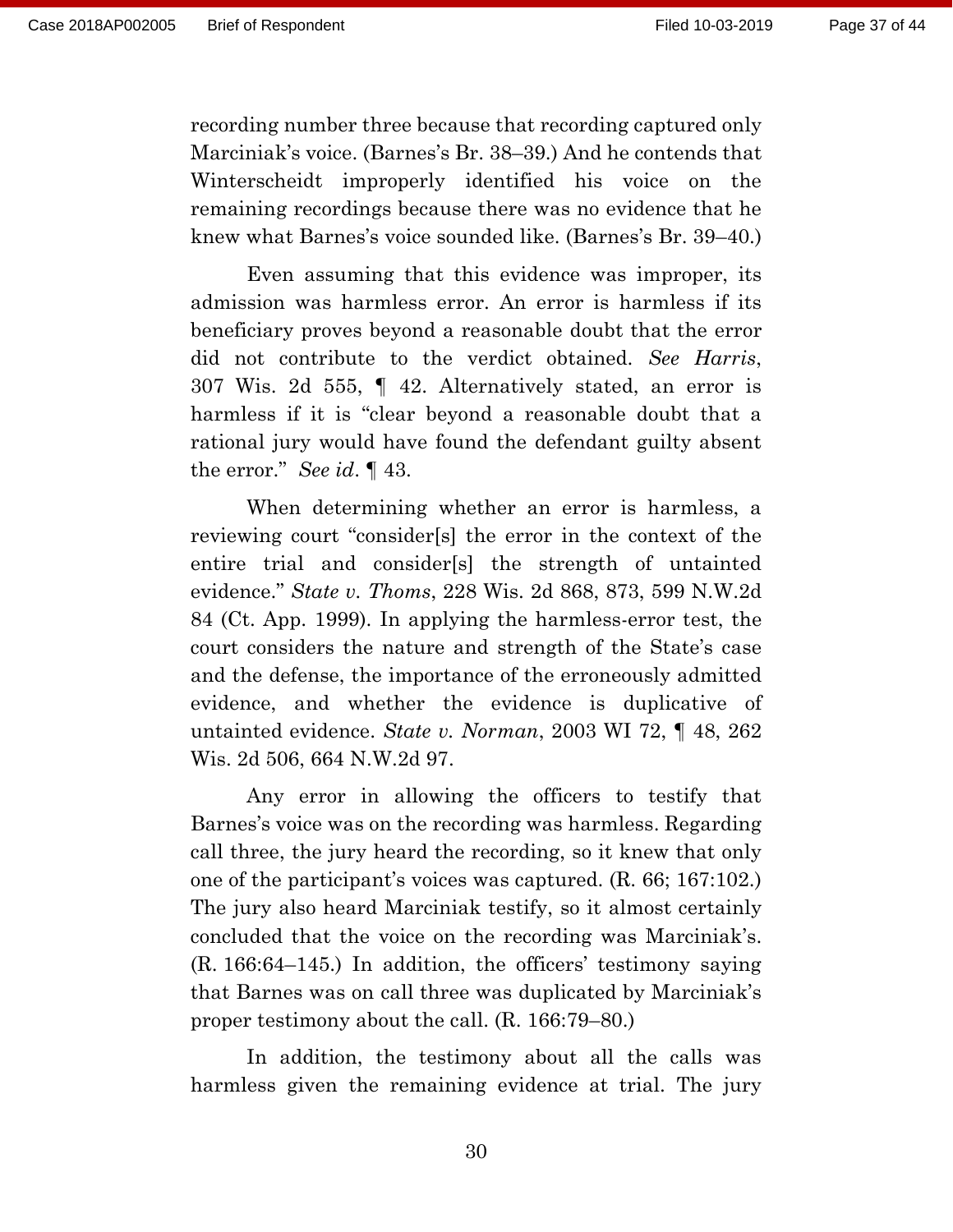would have still convicted Barnes even if the officers had not identified him as one of the calls' participants. The jury would have still learned through the officers' testimony and the calls that Marciniak and another person set up a drug deal. Marciniak would still have identified Barnes as that person. (R. 166:76–82.) The jury would have also still known that Marciniak and Barnes engaged in a drug deal later on the day of the calls. Barnes did not dispute that the deal happened, though he claimed to be buying, not selling, the drugs. The jury, though, would have rejected that defense even without the officers' testimony about the calls because police found the marked buy money in Barnes's possession and four ounces of methamphetamine with Marciniak after the sale. (R. 166:36; 167:112, 118.) The jury thus would still have convicted Barnes even had the court not allowed the officers to identify his voice.

# **D. Winterscheidt's testimony that police searched Marciniak's car before the sale did not lack foundation.**

Next, Barnes argues that the circuit court should have struck Winterscheidt's testimony that "we"—meaning the officers—searched Marciniak's truck before the sale to make sure that it contained no money or contraband. (Barnes's Br. 40–41; R. 167:104–08.) Barnes contends that this testimony lacked foundation because Winterscheidt and two other officers did not conduct the search. (R. 167:108.)

Barnes has not shown any error. A witness may not testify about something unless the evidence shows that he has personal knowledge of it. Wis. Stat. § 906.02. Barnes's entire argument that Winterscheidt lacked knowledge of the search is Winterscheidt's testimony that he did not conduct it. (Barnes's Br. 41.) But just because Winterscheidt did not perform the search does not mean that he did not observe or otherwise know about it. Barnes does not argue that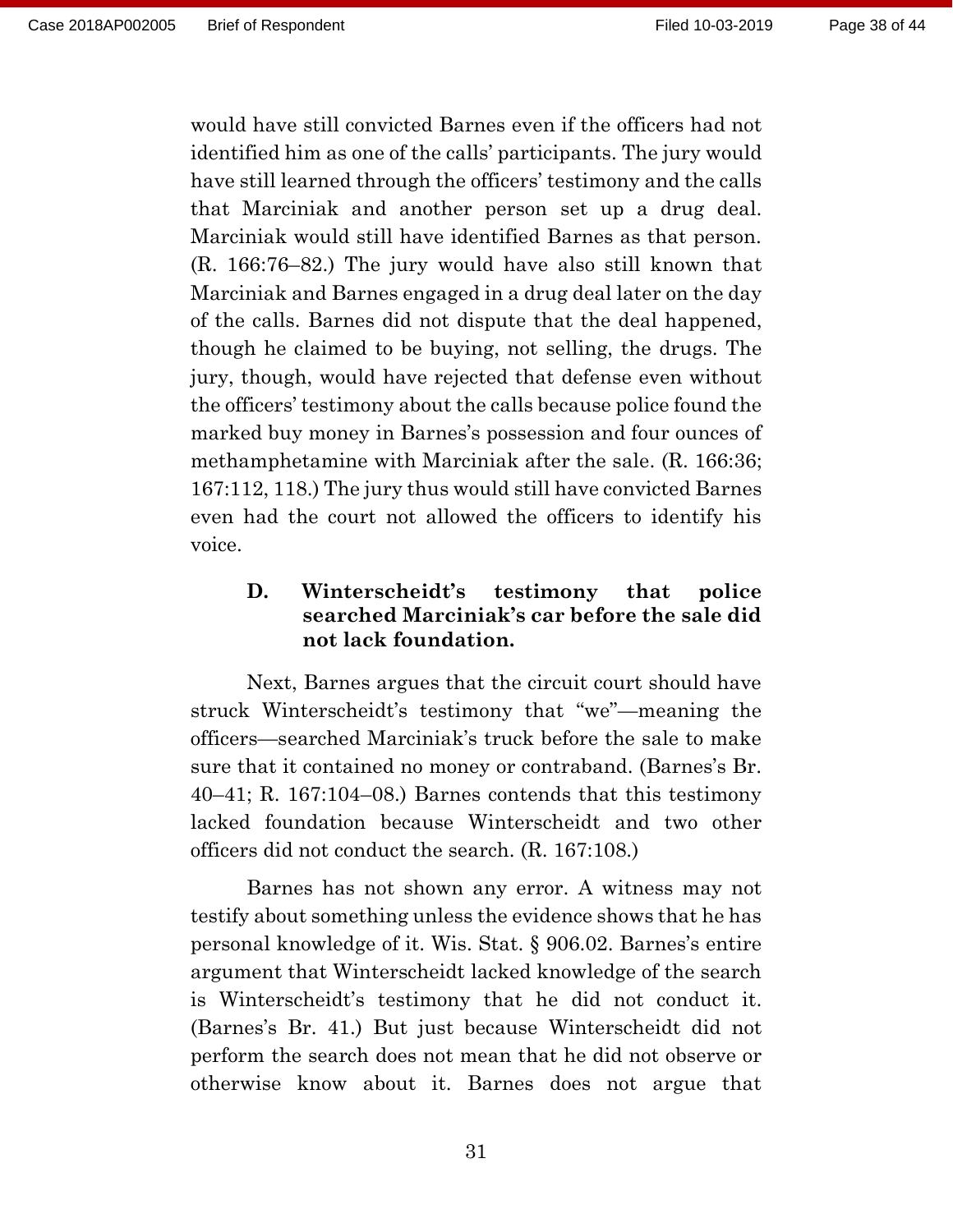Winterscheidt could not have gained personal knowledge about the search though his involvement with the controlled buy. This Court should thus reject his argument that Winterscheidt's testimony about the search lacked foundation.

### **E. The circuit court properly denied Barnes's request to call Gerald Clark as a witness.**

Barnes's last claim of evidentiary error is that the circuit court erroneously denied his request to call Gerald Clark as a rebuttal witness. (Barnes's Br. 42–43.) The court did not err because Clark was not a rebuttal witness.

Barnes called two witnesses in his case-in-chief, Winterscheidt and Tanski. (R. 166:158–167.) He recalled both officers to ask them about the voices on the wire recording. (R. 166:158–167.) Barnes declined to testify. (R. 166:168–72.) He then indicated that he wanted to call Clark as a witness to "rebut what Chip Marciniak testified to" about what he did after the sale. (R. 166:174.) The court denied Barnes's request because Clark was not listed on Barnes's witness list and "[n]inety percent" of his testimony was not rebuttal but rather "case in chief stuff." (R. 166:177–78.)

The circuit court was right. A defendant has to turn over a list of witnesses to the prosecution, except those called for rebuttal or impeachment. Wis. Stat.  $\S$  971.23(2m)(a). Clark was not on Barnes's list. (R. 28; 40.) Barnes argues that Clark was a rebuttal witness. (Barnes's Br. 42–43) But his brief does not explain how Clark's proposed testimony would have rebutted anything in the State's case. He also does not acknowledge that his case-in-chief was still ongoing when he asked to call Clark. This Court should not consider this undeveloped argument. *See Pettit*, 171 Wis. 2d at 646–47.

And none of Clark's proposed testimony rebutted the State's case. Barnes says Clark would have testified that (1) he knew Marciniak for years, (2) he saw Barnes pick up a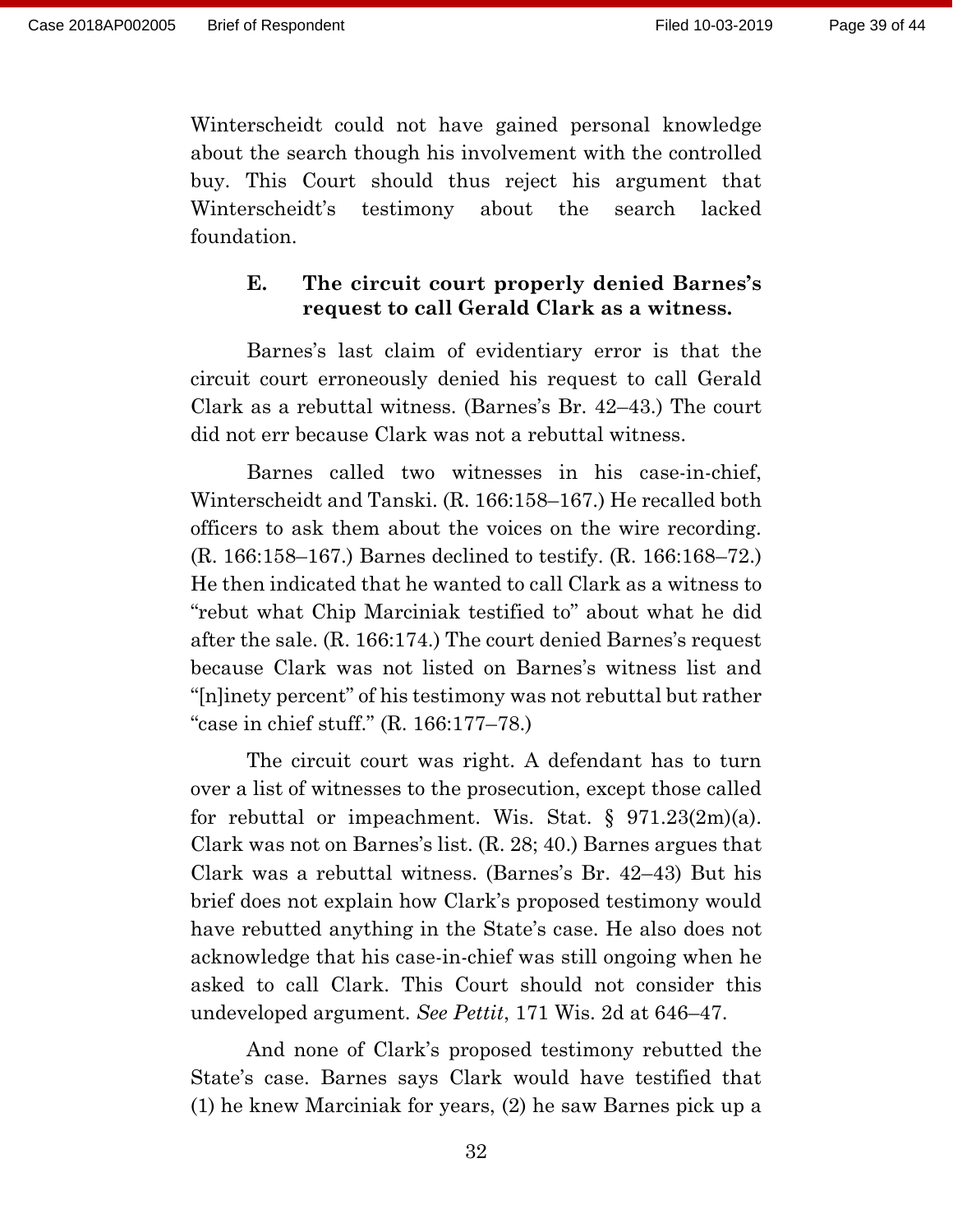box at a garage earlier on the day of the sale, (3) he saw the police pursuit after the sale, and (4) Marciniak told him later that he "set someone up." (Barnes's Br. 42; R. 166:174–75.)

This is not rebuttal evidence. The State never asked Marciniak about his relationship with Clark or suggested that Clark did not see the pursuit. The parties never mentioned Clark during the State's case-in-chief. Further, there is no question that Marciniak "set someone up" because he helped police arrest Barnes in a controlled methamphetamine buy. Finally, Clark's testimony about the box, which might have shown that Marciniak got the methamphetamine from someone other than Barnes, was something that Barnes needed to present in his case-in-chief since his theory of defense was that Marciniak got the drugs elsewhere. Clark was thus not a rebuttal witness.

Barnes also contends that Clark's proposed testimony would have rebutted Marciniak's testimony that he went right to the motel where he met with Winterscheidt after the sale. (Barnes's Br. 42.) The State fails to see how it would have done this, and Barnes provides no explanation. The circuit court properly denied Barnes's request to call Clark.

### **F. If the circuit court erred, it was harmless.**

Finally, this Court should conclude that, if the circuit court erred regarding any of these evidentiary decisions, it was harmless.

The State presented evidence that Marciniak and Barnes set up a drug deal. Marciniak testified about the deal as did the officers that he worked with. Barnes's defense really did not dispute this. He admitted that there was a drug deal but claimed Marciniak sold the drugs to him. And, Barnes argued, Marciniak got the four ounces of methamphetamine that he turned over to police from somewhere else. Barnes, though, still needed to contend with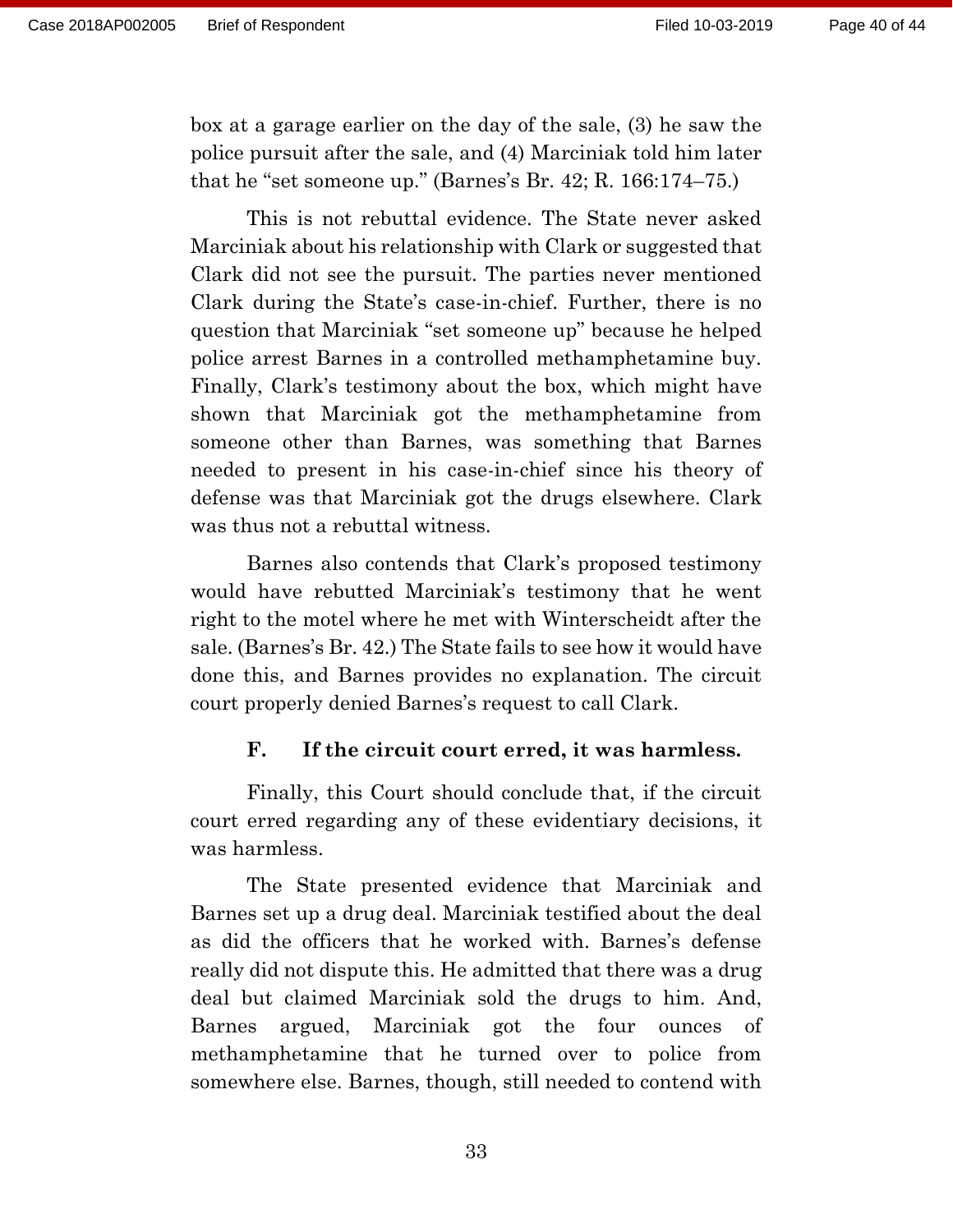law enforcement's discovery of the marked buy money in his truck. Barnes did not have any explanation for that.

Given all this, the jury would still have convicted Barnes of selling the methamphetamine even had all the evidentiary challenges been resolved in his favor.

Winterscheidt's testimony about Clauer's observation of the transaction did not affect the jury's verdict because Barnes did not dispute that a drug deal took place. The testimony also did not matter to Barnes's argument that Marciniak sold him the drugs because Winterscheidt never said that Clauer had reported that he saw which person gave the drugs to the other. Rather, he said that Clauer said only that the deal had been completed. Again, that was not in dispute.

In addition, as explained section III.C, admission of the testimony about the phone calls was harmless. The State does not repeat the argument here.

Admission of Winterscheidt's testimony about the search of Marciniak's truck was also harmless. The jury knew that none of the testifying officers had searched the truck before the sale. This helped Barnes's defense that Marciniak already had the methamphetamine that he gave to police. But despite knowing that none of the officers had participated in the search and hearing Barnes's defense, the jury still convicted him because police found the buy money in his truck. The same thing would have happened even if Winterscheidt had been prevented from testifying about the search.

Finally, Clark's testimony would not have changed the jury's verdict. Clark's proposed testimony that he was friends with Marciniak, that he saw the police chase of Barnes, and that Marciniak later said that he set someone up would not have undermined the State's case or helped the defense. This testimony was not relevant to the matters in dispute.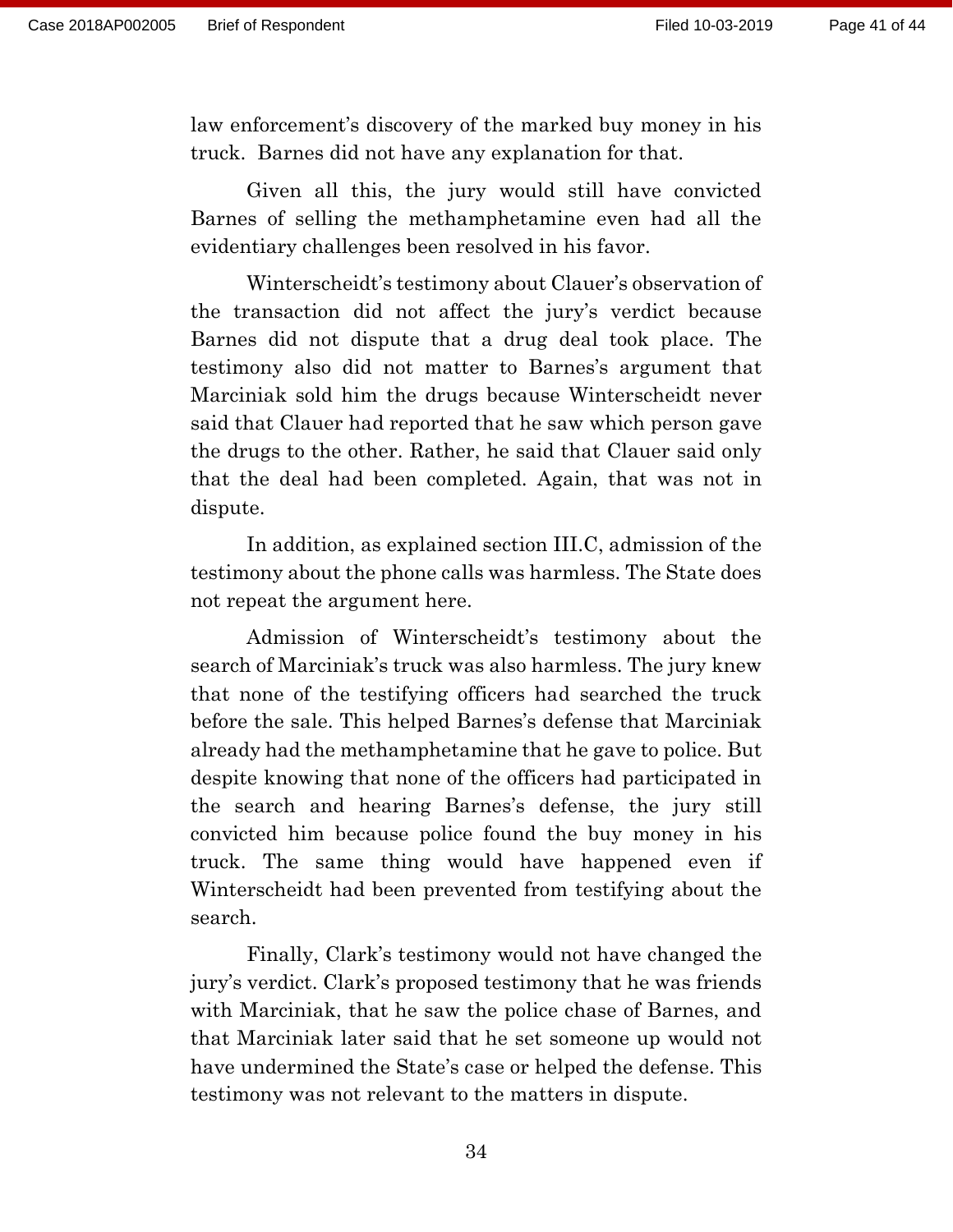Clark's testimony that he saw Marciniak with a box earlier in the day might have been relevant to Barnes's claim that Marciniak got the methamphetamine from somewhere else, but only marginally so. Possessing a box is an everyday event. Further, there is no indication that Clark would have testified that the box in any way resembled the distinctive black box with a printed red bow containing the methamphetamine that Marciniak turned over to police. (R. 166:88; 167:118–19, 194, 224–25, 288.) Without some indication that the boxes were the same or at least had some connection, the jury would have still convicted Barnes.

In sum, and error that the circuit court made on these evidentiary decisions was harmless.

## **IV. Barnes cannot show that his trial counsel was ineffective because all his underlying claims fail.**

Barnes also argues that this Court should conclude that his trial counsel was ineffective. (Barnes's Br. 50–53.) He raises this claim in case this Court concludes that he did not adequately preserve any of the arguments in sections I through III, or if it concludes that his trial counsel opened the door to the testimony about Clauer's seeing the sale. (Barnes's Br. 51–52.)

Barnes is not entitled to relief. All of his claims fail on the merits. Thus, even if counsel might have deficiently not preserved a claim for appellate review or opened the door, Barnes cannot show that his trial counsel was ineffective. Counsel is not ineffective for failing to raise legal challenges that would have failed. *State v. Butler*, 2009 WI App 52, ¶ 8, 317 Wis. 2d 515, 768 N.W.2d 46.

# **V. Barnes is not entitled to a new trial in the interest of justice.**

Barnes also seeks a new trial in the interest of justice under Wis. Stat. § 752.35. (Barnes's Br. 46–50.) He contends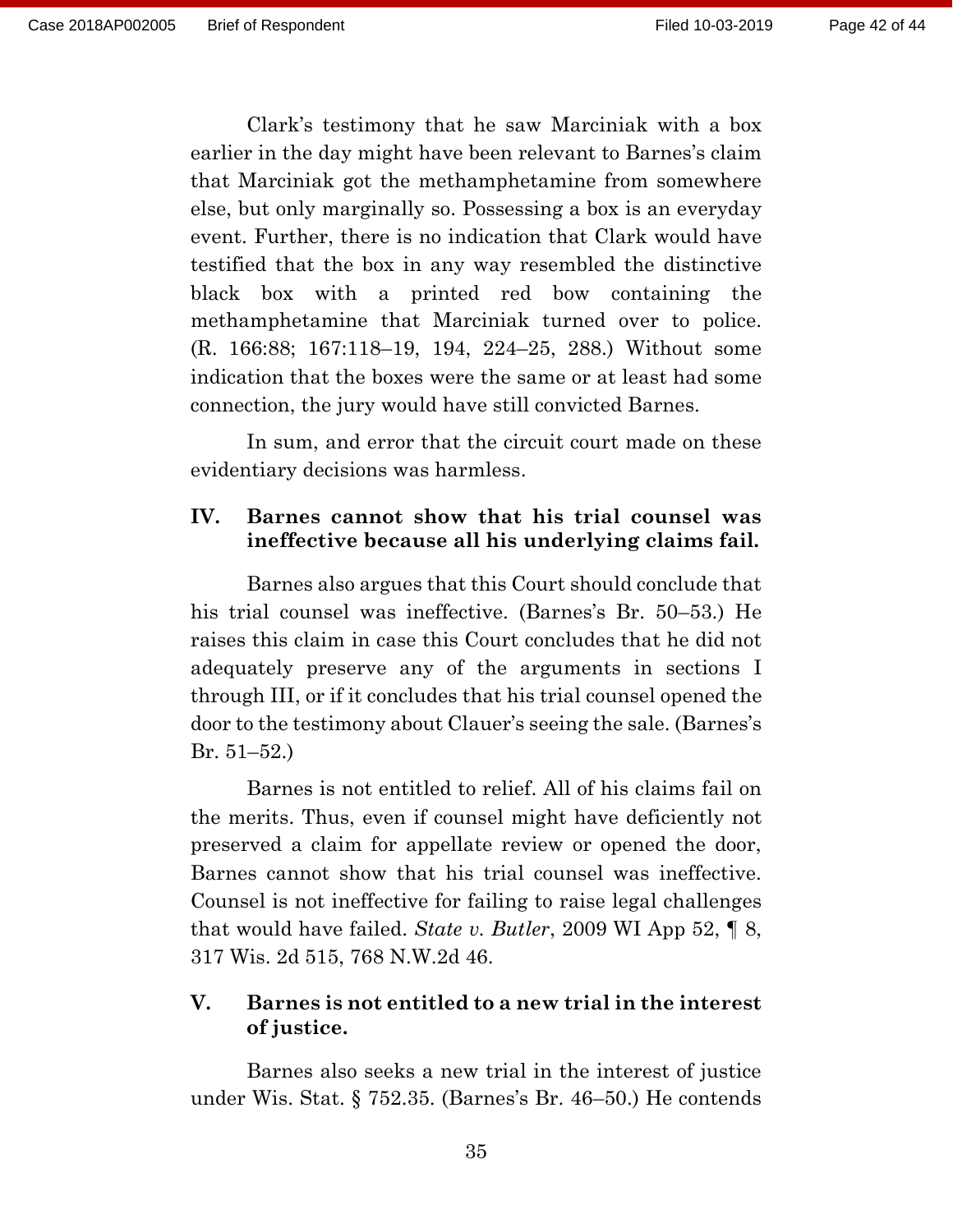that the real controversy was not fully tried because of the errors he alleges in sections I through III. (Barnes's Br. 46– 50.) Because those claims all fail, discretionary relief in the interest of justice is not warranted. "Larding a final catch-all plea for reversal with arguments that have already been rejected adds nothing; '[z]ero plus zero equals zero.'" *State v. Echols*, 152 Wis. 2d 725, 745, 449 N.W.2d 320 (Ct. App. 1989) (citation omitted).

### **CONCLUSION**

This Court should affirm the circuit court's judgment of conviction and order denying Barnes's motion for postconviction relief.

Dated this 3rd day of October 2019.

Respectfully submitted,

JOSHUA L. KAUL Attorney General of Wisconsin

AARON R. O'NEIL Assistant Attorney General State Bar #1041818

Attorneys for Plaintiff-Respondent

Wisconsin Department of Justice Post Office Box 7857 Madison, Wisconsin 53707-7857 (608) 266-1740 (608) 266-9594 (Fax) oneilar@doj.state.wi.us